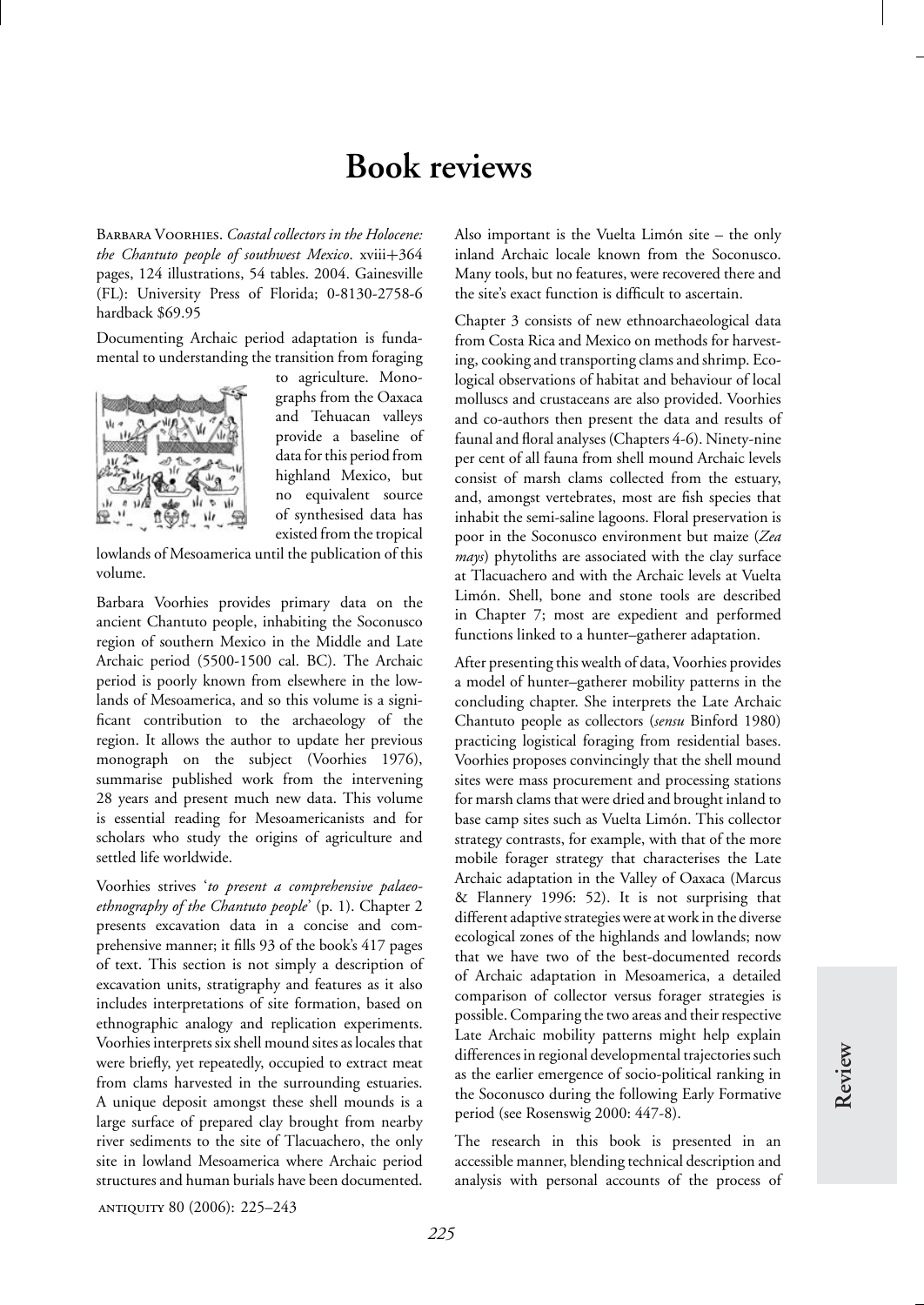discovery and the authors' evolving interpretations over the past three decades. Voorhies consistently provides alternative explanations for the patterns she documents and explicitly details the interpretations she favours. The line drawings, graphs, tables and photographs are well labelled and nicely reproduced. This is a major contribution of unique data to the archaeological literature of Mesoamerica that will be regularly cited for years to come.

## **References**

- BINFORD, L.R. 1980. Willow smoke and dogs' tails: hunter-gatherer settlement systems and archaeological site formation. *American Antiquity* 45: 4-20.
- Marcus, J. & K.V. Flannery. 1996. *Zapotec civilization: how urban society evolved in Mexico's Oaxaca Valley*. London: Thames & Hudson.
- Rosenswig, R.M. 2000. Some political processes of ranked societies. *Journal of Anthropological Archaeology* 19: 413-60.
- Voorhies, B. 1976. *The Chantuto people: an Archaic period society on the Chiapas Littoral, Mexico*. Papers of the New World Archaeological Foundation 41. Provo (UT): Brigham Young University.

Robert M. Rosenswig Département d'Anthropologie, Université de Montréal, Canada

PRUDENCE M. RICE. Maya political science: time, *astronomy and the cosmos*. xxii+352 pages, 82 illustrations, 16 tables. 2004. Austin: University of Texas Press; hardback 0-292-70261-2 \$60 & paperback 0-292 70569-7 \$24.95.

In this book, Prudence Rice hypothesises that Classic Maya (*c*. AD 250-950) '*geopolitico-religious organization was structured by Maya calendrical*



*science*' especially the *may* cycle (p. xv), where seats of power ('capitals') changed hands every 256 years. Other than works by Munro Edmonson and a 1940s publication by Sylvanus Morley (when

scholars thought that inscriptions only concerned astronomy and time), there is no mention of the *may* cycle in the Classic Maya literature. Edmonson discusses the *may* cycle based on Colonial period documents (e.g. *Chilam B'alam* books). And while the direct-historical approach taken by Rice is admirable in its intent, there is no evidence in the Classic Maya hieroglyphic record for a comparable system.

There is plentiful evidence for *k'atun* (*c*. 20 years) period-ending rites, as Rice details. But there is no clear support for 13 *k'atuns* having had any significance in Classic Maya political life, though it became a means of tracking time by the Late Postclassic (the Short Count) (Sharer 1994: 572, 574). If the *may* cycle was so important, why did the Classic Maya not write about it? Stating that key inscribed monuments might be missing, or yet undeciphered, or that the pertinent information has eroded, is inadequate. Nor is it adequate to divide or multiply 256 years until it fits preconceived notions.

*K'atun* period-ending rites are associated with the reigns of specific kings (Stuart 1995: 166), not vice versa. The Classic Maya used the Long Count, a linear rendering of time (Stuart 1995: 224), and, later on, period-ending dates that revolved around a 52-year cycle (Calendar Round) (Sharer 1994: 571) rather than *k'atuns* as cyclical renderings of time (Stuart 1995: 168). In a recent book on the Madrid Codex, a Maya book concerning calendrics written, seemingly, in Pre-Columbian Yucatán (Vail & Aveni 2004), there is no mention of the *may* cycle. It centres on two major calendars, the *haab* (solar year of 365 days) and *tzolkin* (52-year cycle). Classic period inscriptions in the southern lowlands focused on specific site histories rather than regions, as one sees in the Postclassic period in the northern lowlands (Stuart 1995: 171). If the *may* cycle indeed was acknowledged in later periods (*c*. 1250-Conquest), it may have developed in tandem with joint or shared rule for which Postclassic northern lowland political histories are known.

Maya kings decided the timing of certain events based on auspicious dates, such as *k'atun* periodendings, and they might have acknowledged the existence of a 256-year cycle. Rice's interpretation of its significance regarding political histories, however, falls short. Shortfalls in the inscribed dates and events discussed are not the only weaknesses. There are issues of how such ritual 'capitals' were built and maintained. Did people flock to centres because of a priest-king, or because there were plentiful resources with which to sustain one's family? By not discussing the people, Rice leaves herself open to criticisms of supporting the out-dated 'vacant centre' model. In addition to calendrics, the written record also details military history; kings and their noble underlings captured other kings for public sacrifice – how would this fit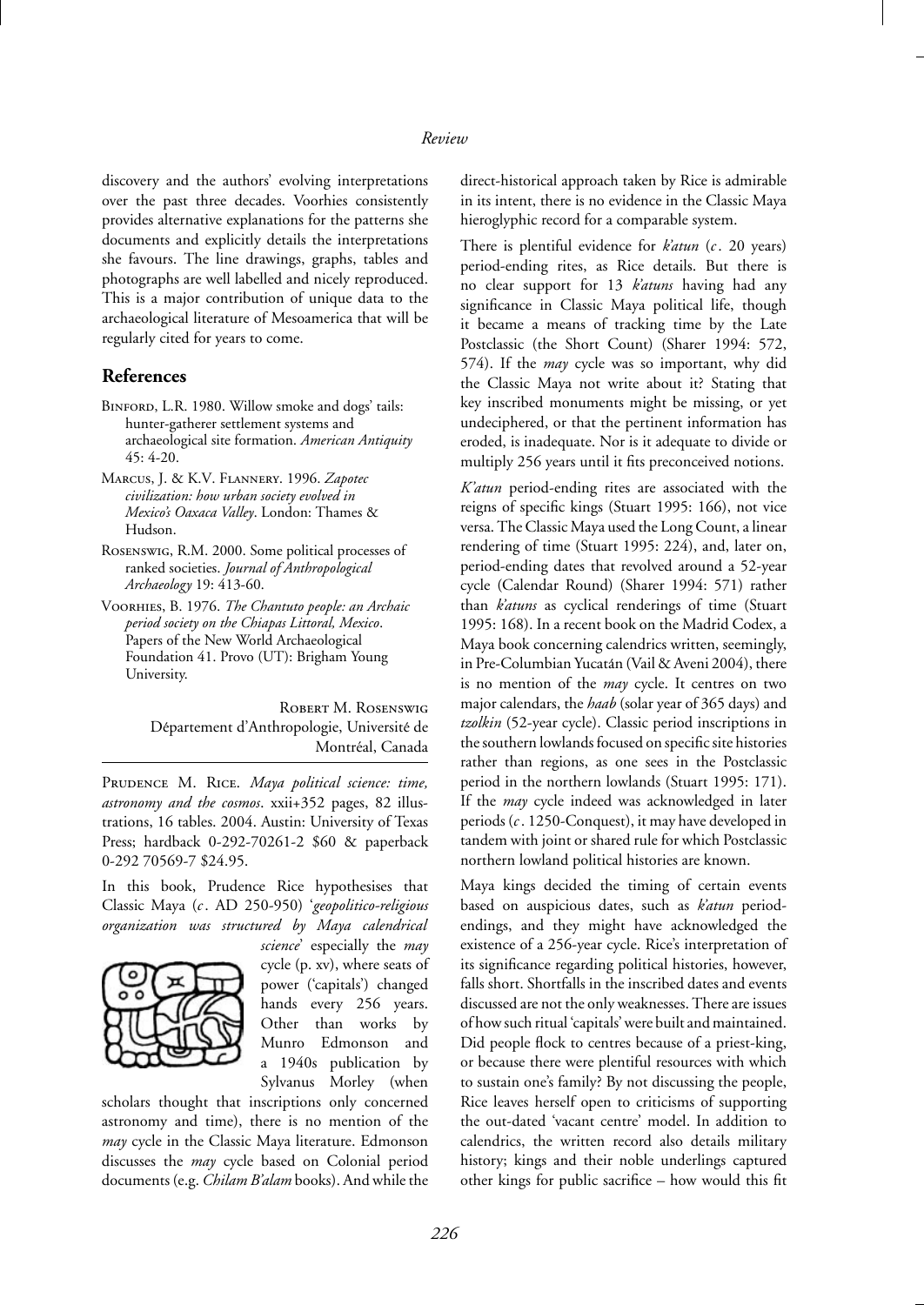into the model of the ritual seat of power changing hands every 256 years? A brief mention that 'defeats' may be the result of competition for ritual seats does not address the role of warfare and politics adequately enough, especially if everything was preordained.

Occupational and political histories (e.g. sole *vs* group rulership) are quite different in the Postclassic northern and Classic southern lowlands; it seems that Rice has a tendency to mesh the two to suit a particular point (e.g. titles, dates, political systems and histories, or settlement hierarchy). Rice also explains Terminal Classic events at Tikal as a '*preordained reduction of activity in its architectural and iconographic programs*' (p. 152) rather than due to other causes supported by much stronger evidence, such as drought or political upheavals. How would the model explain the majority of southern lowland centres being completely abandoned by the end of the Terminal Classic (*c*. AD 950)? An interesting point Rice makes is the use of 'accession' *vs* 'seating' glyphs regarding the inauguration of kings (p. 93). There is some evidence, however, that 'seating' events might have taken place throughout a ruler's reign, sometimes at mythical places (Stuart 1995: 202).

In spite of the points made above, let us stress a positive aspect of Rice's book: it shakes us out of our Western perceptions of political (and ritual) histories. Rice ends her book by noting that we know little about Maya succession rules. While we must await a better-grounded or more substantiated explanation, we are nevertheless left with food for thought.

## **References**

- Sharer, R.J. 1994. *The ancient Maya*. 5th edition. Stanford, CA: Stanford University Press.
- Stuart, D. 1995. *A study of Maya inscriptions*. PhD Dissertation. Nashville, TN: Vanderbilt University.
- Vail, G. & A. Aveni (ed.) 2004. *The Madrid codex: new approaches to understanding an ancient Maya manuscript*. Boulder, CO: University of Colorado Press.

Lisa J. Lucero Department of Sociology and Anthropology, New Mexico State University, Las Cruces, New Mexico, USA

Robert Killick & Jane Moon (ed.). *The Early Dilmun settlement at Saar* (London-Bahrain Archaeological Expedition Saar Excavation Report 3). xii+367 pages, 536 colour illustrations, tables. 2005. Ludlow: Archaeology International; 0-9539561-1-3 hardback.

This volume, the third in the series of monographs published by the London-Bahrain Archaeological Expedition, concerns the results of the excavations carried out between 1990 and 1999 at the Early Dilmun settlement of Saar in northern Bahrain. It follows the publication of the Dilmun temple at Saar (Crawford, Killick & Moon 1997) and the Early Dilmun seals at Saar (Crawford 2001).

The settlement publication is structured as follows: Saar, Dilmun and the London-Bahrain Archaeological Expedition are introduced by the editors in Chapter 1; Chapters 2, 3 and 4 deal with the sequence and buildings (Robert Killick). Assemblage studies start with tools, weapons, utensils and ornaments (Jane Moon, Chapter 5), followed by pottery vessels in Chapters 6 and 7 (Robert Carter, Jane Moon). Animal bones and their relevance to the ecology and economy of Saar occupy Chapter 8 (Margarethe and Hans-Peter Uerpmann), and archaeometallurgy features in Chapter 9 (Lloyd Weeks and Ken Collerson). Wendy Matthews and Charles French report on the microstratigraphic evidence, while Peter Bush, Graham Evans and Emily Glover deal with geology (Chapters 10 and 11). Robert Killick and Jane Moon conclude with a chapter on social and economic organisation (Chapter 12). Appendices include a bibliography, lists of corporate, institutional and individual supporters, staff and volunteers, the Saar archive and <sup>14</sup>C determinations.

Four thousand years ago the merchants of Bahrain (ancient Dilmun) had contacts far and wide from the Indus to the Euphrates, bartering and exchanging a wide range of commodities. The economic success of these trading ventures led to increased prosperity at home, where stone-built temples and settlements were established in the well-watered northern part of Bahrain by the start of the second millennium BC.

Over 70 buildings were excavated at the Saar settlement, some of which were extremely well preserved with walls standing to roof height. The development of the architecture is described and there are chapters on the contents of the buildings, the domestic installations, food remains, metal work, pottery and other household utensils. The Saar site is the only Early Dilmun settlement that has been extensively excavated by archaeologists, and as such it provides a valuable insight into the social and economic organisation of Bahrain during the Bronze Age. The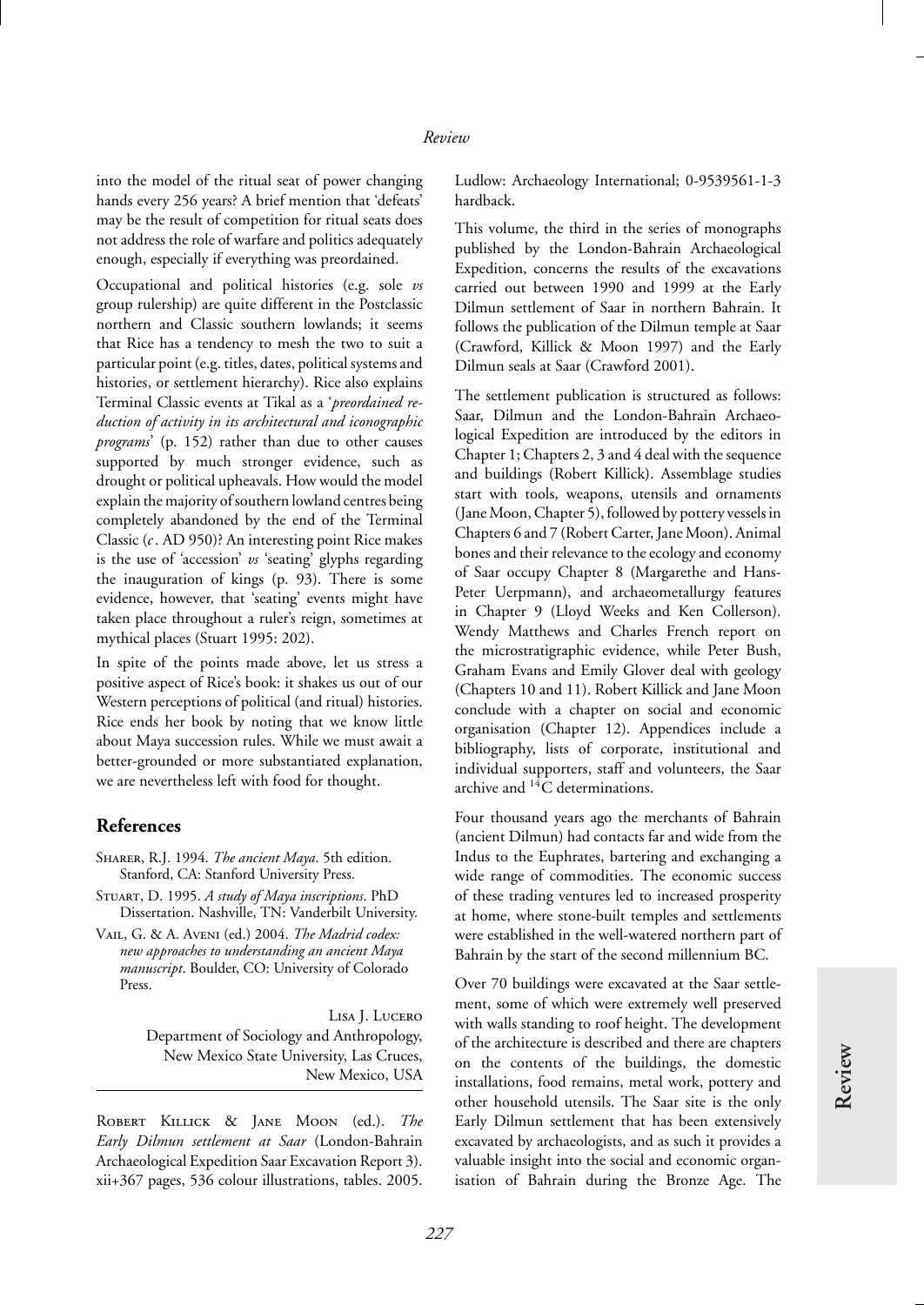similarity of buildings, installations and finds does lead to some repetitiveness in the report. A short summary of the main characteristics of each building in a shaded box at the beginning of each relevant section alleviates the problem. Information on the location and distribution of household objects in each building are mentioned *en passant* and are not described systematically. This information will, however, be available in future within the online site archive.

There is a remarkable degree of similarity in building form and installation type at Saar. A striking feature of the settlement as a whole is that the buildings were constructed in rows, sharing communal walls: not a single building stands alone in the settlement. Built of uncoursed locally available rough limestone, the single-storey buildings contain rooms with ovens and hearths, plastered storage pits, benches and basins. Most buildings seem to have performed a similar domestic function. The microstratigraphic evidence demonstrates very distinctive characteristics within each room, changing within the space of 1-2m. The remarkable recurrence and similarity of the deposits within the two buildings studied suggests some regularity in spatial and social conventions amongst the Saar community.

A large proportion of the book is devoted to description of the archaeological deposits and their finds. It is a pity that not enough space was given to a detailed discussion of the wider significance of the Saar site in the concluding chapter. Did the term Dilmun apply to a much larger area than Bahrain including the Eastern Province of Saudi Arabia? Although hints of economic and social relations between Saar and Qala'at al-Bahrain, the presumed capital of ancient Dilmun, are touched upon in the excellent pottery and animal bone chapters, there is no wider discussion of this key relationship. The interesting results of the metallurgical analysis provide an indication of the complexity of early metal exchange in the Gulf region which must have incorporated wide-ranging trade contacts.

Minor gripes are that it is not clear what the sizes of the scales are in some of the photographs, and there is no overall index. Standing aside these points, this volume sets a new precedent for standards of archaeological publication in the expanding field of Gulf archaeology. The monograph is handsomely produced and well designed. It makes good use of colour to illustrate archaeological plans which enhance our understanding of the spatial relationship between activities within the settlement. It is worth noting that a copy of the Saar electronic archive will be deposited with the UK-based Archaeological Data Service (http://ads.ahds.ac.uk) which should become available for online consultation in 2006.

# **References**

- Crawford, H., R. Killick & J. Moon (ed.) 1997. *The Dilmun temple at Saar* (London-Bahrain Archaeological Expedition Saar Excavation Report 1). London: Kegan Paul International.
- Crawford, H. 2001. *Early Dilmun seals from Saar* (London-Bahrain Archaeological Expedition Saar Excavation Report 2). Ludlow: Archaeology International.

MARK BEECH Abu Dhabi Islands Archaeological Survey, Abu Dhabi, United Arab Emirates (Email: adias@ead.ae)

Donald Whitcomb. (ed.). *Changing social identity with the spread of Islam: archaeological perspectives* (Oriental Institute Seminars 1). x+101 pages, 45 figures. 2004. Chicago (IL): Oriental Institute of the University of Chicago; 1-885923-34-1 paperback \$17.95.

This book presents the results of a seminar held at the Oriental Institute in Chicago in May 2003



and includes an introduction by DonaldWhitcomb along with five case studies from different regions of the Islamic world. In the first part of the introduction, Whitcomb discusses the problems of using archaeology to investigate conversion to Islam. The second part of the introduction contains brief commentaries on

each of the papers presented in the volume and ends with a call for Islamic archaeology to enter the mainstream of modern archaeological study by developing theoretical frameworks.

A useful map on page 9 introduces the disparate location of the five case studies and also the immense size of the medieval Islamic world. Two of the case studies come from Africa (Gao and Shanga), though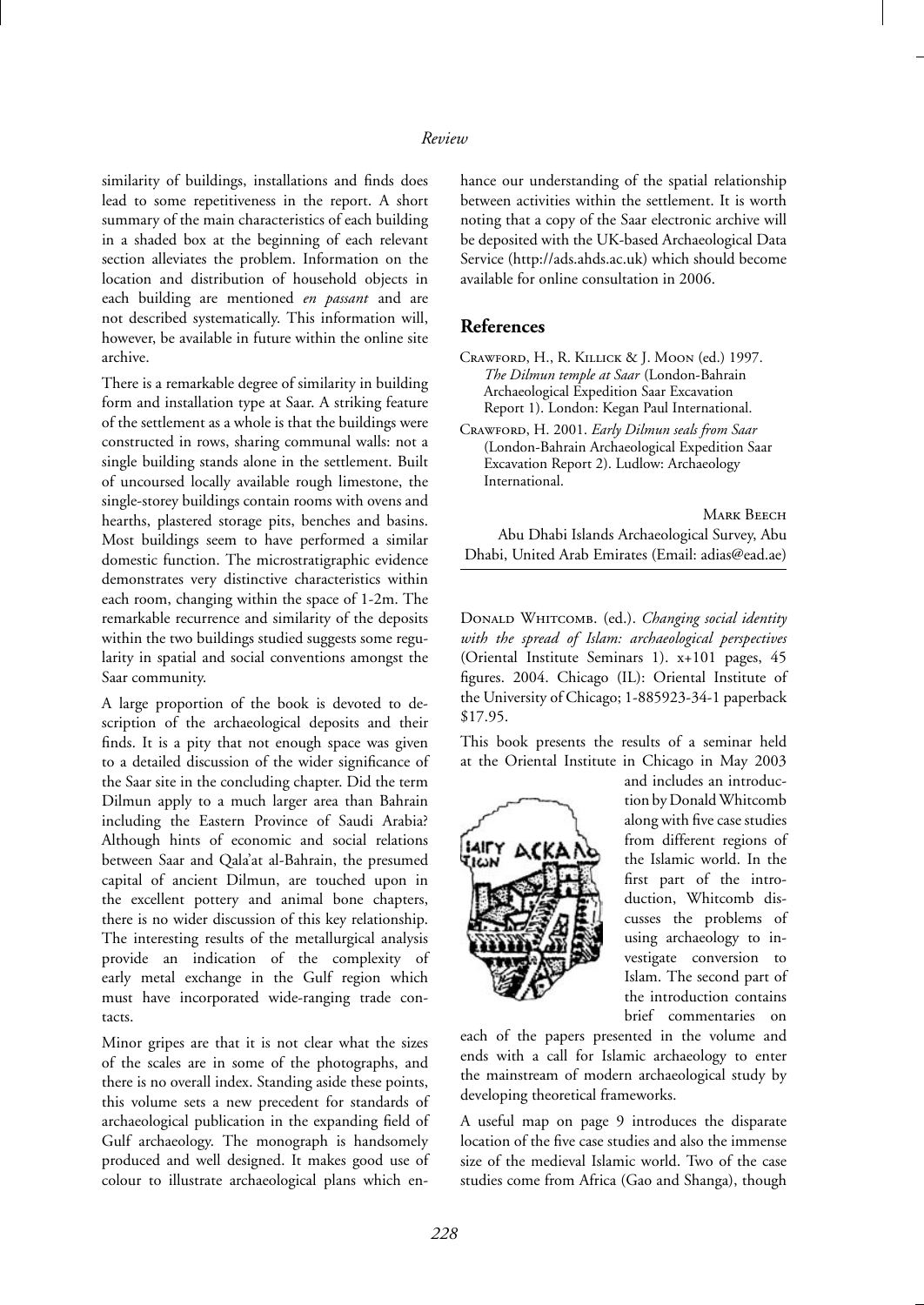separated by more than 2000 miles, two are from Palestine (Ascalon and Abu Suwanna) and one from Central Asia (Samarkand). The first case study, by Jodi Magness, re-examines two rural Palestinian sites (Abu Suwwanna and Khirbet Ein 'Aneva) and proposes new dates (seventh to eighth centuries) for their occupation, based on her own ceramic chronology. Using these new dates, Magness posits a new type of rural architecture based on modular units which appeared soon after the Muslim Arab conquest of the seventh century. Although the dates suggested by Magness are convincing, her argument for modular architecture is less well developed and, as she admits, would benefit from a more systematic treatment.

The second case study, by Tracy Hoffman, is a discussion of the Islamic architecture of Ascalon which attempts to supplement the surprisingly meagre archaeological evidence from Islamic Ascalon with textual evidence, in particular a mid sixth century (i.e. pre-Islamic) legal text by Julian of Ascalon. Hoffman's interesting conclusion is that there appears to have been little difference between late Byzantine and early Islamic Ascalon. In other words, the changes in architecture and planning which Magness identified in rural Palestine are not evident in one of its largest cities, Ascalon.

Yury Karev's case study is again concerned with changes in architectural planning, though this time in the Central Asian city of Samarkand. Here Karev documents an increasing level of architectural planning in the early Islamic period (eighth century) both at a palatial level and within residential quarters of the city. Unfortunately Karev does not really discuss the issue of social identity with relationship to Islam; his observation that Samarkand lay between two major cultural blocks, Iran and China, suggests, however, that this would be a fruitful area of investigation.

The last two case studies discuss the archaeology of Islam in different parts of Africa from very different perspectives, though both authors come from similar backgrounds. Mark Horton's contribution (the fourth case study) presents his work in Shanga, an island site off the North Kenya coast, though his discussion ranges wider to consider the issue of Swahili identity. Horton's work is certainly one of the most interesting articles in the book, partly because of the many photographs and plans used in evidence, partly because of the incorporation of results from very recent fieldwork conducted after the seminar. One of

the most difficult problems discussed by Horton is the extent to which Swahili culture is either indigenous or Islamic. Certainly the evidence presented for the mosques at Shanga shows that Islam was present from the late eighth century and therefore has been a major component of Swahili culture for 1200 years. Horton's controversial discussion of the archaeological evidence for different sects within Islam is, on the other hand, less convincing.

The fifth case study, by Tim Insoll, focuses on the town of Gao next to the Niger river in Mali. Insoll argues in his introduction that archaeologists have too often been prepared to ignore religion as a structuring factor because archaeologists themselves tend to come from a secular tradition. Whilst this may be true for many archaeologists, many others have strong religious convictions – perhaps the problem is that many operate within a Christian cultural tradition which sees Islam as foreign or irrational. The material presented in the body of Insoll's paper is extremely interesting and provides a good insight into the potential of Islamic archaeology in West Africa.

One is left with the question of whether this book has done something more than present the result of research in diverse locations which happen to have been Islamic. Certainly in relation to sub-Saharan Africa this book has advanced the debate; for the other areas, more discussion is required before we can feel that Islamic archaeology has developed a real theoretical framework.

Andrew Petersen Department of History and Archaeology, Faculty of Humanities and Social Sciences, UAE University, al-Ain, United Arab Emirates

Helen Wang. *Money on the Silk Road: the evidence from eastern central Asia to c. AD 800, including a catalogue of the coins collected by Sir Aurel Stein*. xvi+308 pages, 8 b&w plates, 7 maps, 54 tables. 2004. London: British Museum Press; 0-7141-1806- 0 paperback £65.

The 'Silk Road' is a significant construct in both the historical and historiographic sense and the name of Sir Aurel Stein is inextricably linked with it. Since his explorations, a vast body of research dealing with regions covered under the broad traverse of this construct has emerged. It concerns aspects of material culture, trade, religion and, most importantly, the syncretic elements that linked great civilisations such as the Hellenic, Persian, Scythian, Indian and Chinese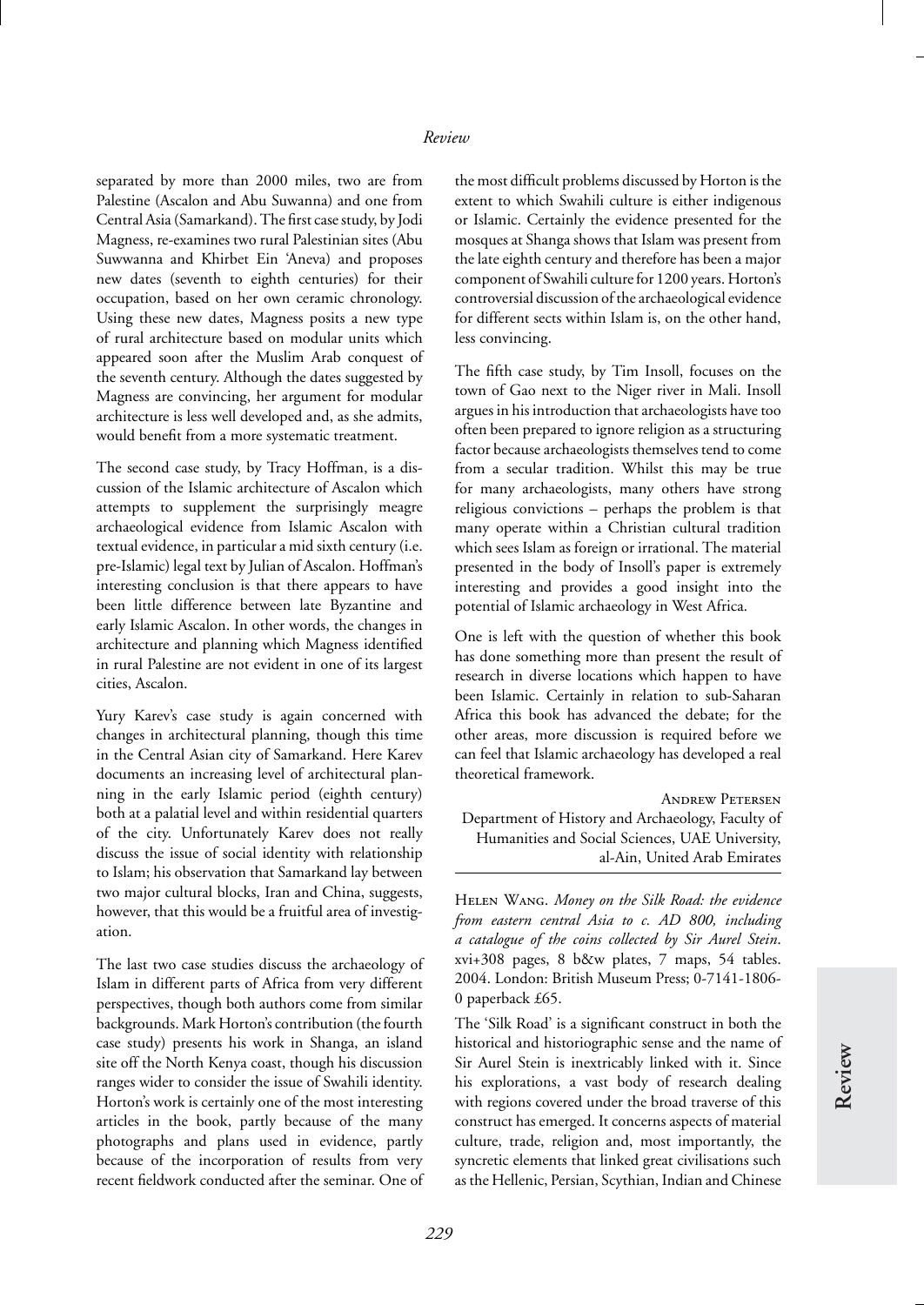through interactions along the ancient networks collectively called the 'Silk Road'.

Helen Wang's contribution is a welcome addition, as it deals with a subject, though highly significant, that has attracted less attention. Money played a key role in the evolution of the networks, and understanding its presence and working over a broad chronological period helps to form a qualitative basis for 'Silk Road' studies involving economy, trading patterns, settlement, 'monetisation' and other uses of money. Coins constituted the predominant form of money on the 'Silk Road', and those collected by Sir Aurel Stein during his expeditions are particularly significant because they have well-documented provenances; this aspect can be used to develop a typology for coin finds that can serve as a tool for further studies. Wang concentrates on a particular geographic area (Eastern Central Asia) and her study focuses upon two salient elements – the Stein collection of coins in the British Museum and information on the use of money from other sources such as antiquarian expeditions (including Stein's own) and archaeological excavations.

The book could therefore be divided conveniently into two major sections: the first, divided into three parts ('Background, Sources and the Approach', 'The Numismatic Evidence' and 'The Documentary Evidence') deals with contextualisation and analysis of what the second section contains – a 'Catalogue of the Stein Collection of coins from Eastern Central Asia'. The book starts with a brief introduction to the 'Silk Road' and the importance of monetary studies. Numismatic aspects are discussed further in a section that categorises the coins from the Stein collection into groups belonging to 'Chinese', 'Western' and 'Local' traditions. The emphasis on numismatic tradition in classifying the coins makes this section comprehensive in taxonomic terms. Coins of the Banliang and Wuzhu types and those issued in the Wang Mang, Wei, Jin and Tang periods are described among those following the 'Chinese' tradition, while Parthian, Bactrian, Indian (Kushan), Roman and Byzantine coins are grouped as belonging to 'Western' traditions. The local coinages include the Sino–Kharoshthi issues and local lead coins from Khotan, 'Qiuci' coins modelled on the Wuzhu, and other varieties of coinages such as the Dali yuanbao, Jiazhong tongbao, Yuan and Zhong. Miscellaneous finds such as the Sino–Sogdian coins of the Turgesh tribe also feature here. Eight plates found at the end of the book illustrate a selection of the coins described.

A third section deals with ancillary documentary evidence on various aspects of money and its usage, including sources such as Chinese, Kharoshthi, Tocharian, Tibetan and Khotanese documents from a period ranging between *c*. first century BC and ninth century AD. This is a significant section where interdisciplinary approaches have been used to provide an excellent context for money use along the Silk Road. The conclusion marks the end of this analytical section and a bibliography is appended here.

Pages 125 to 286 are devoted to the catalogue of the Stein collection of coins from Eastern Central Asia in the British Museum. In part 1, the coins have been listed by their BM acquisition number, attribution (identification), weight and diameter, the means of acquisition (such as 'found', 'found at site', 'purchased at site', 'gift' etc.) and their acquisition or archaeological context. The last details appear as remarks; they are gathered from three lists of coins that Stein included as appendices to reports of his expeditions. These remarks are further elaborated upon in part 2, and the notes also provide Stein's interpretation of the numismatic evidence. A concordance of numbers that Stein used to list the coins with acquisition numbers of the British Museum follows these notes.

The book ends with seven maps of the regions under consideration, illustrative plates and an index. It brings a relatively under-researched and highly specialised aspect of Silk Road studies to scholarly attention and is undoubtedly a very significant contribution to Silk Road studies. It is recommended to every enthusiast in the field of Central and Inner Asian studies. It is also an important contribution to studies of Sir Aurel Stein. Helen Wang has accomplished a masterful task with the publication of this book and deserves to be congratulated for her achievement.

> Shailendra Bhandare Heberden Coin Room, Ashmolean Museum, Oxford, UK

Tony Goodwin. *Arab-Byzantine Coinage (Study in the Khalili Collection Volume IV).* 168 pages, numerous illustrations. 2005. London: The Nour Foundation; 1-97478-075-7 hardback £35.

This pioneering study, based on a thorough application of numismatic methods, sheds new light on early Islamic history, political geography and art,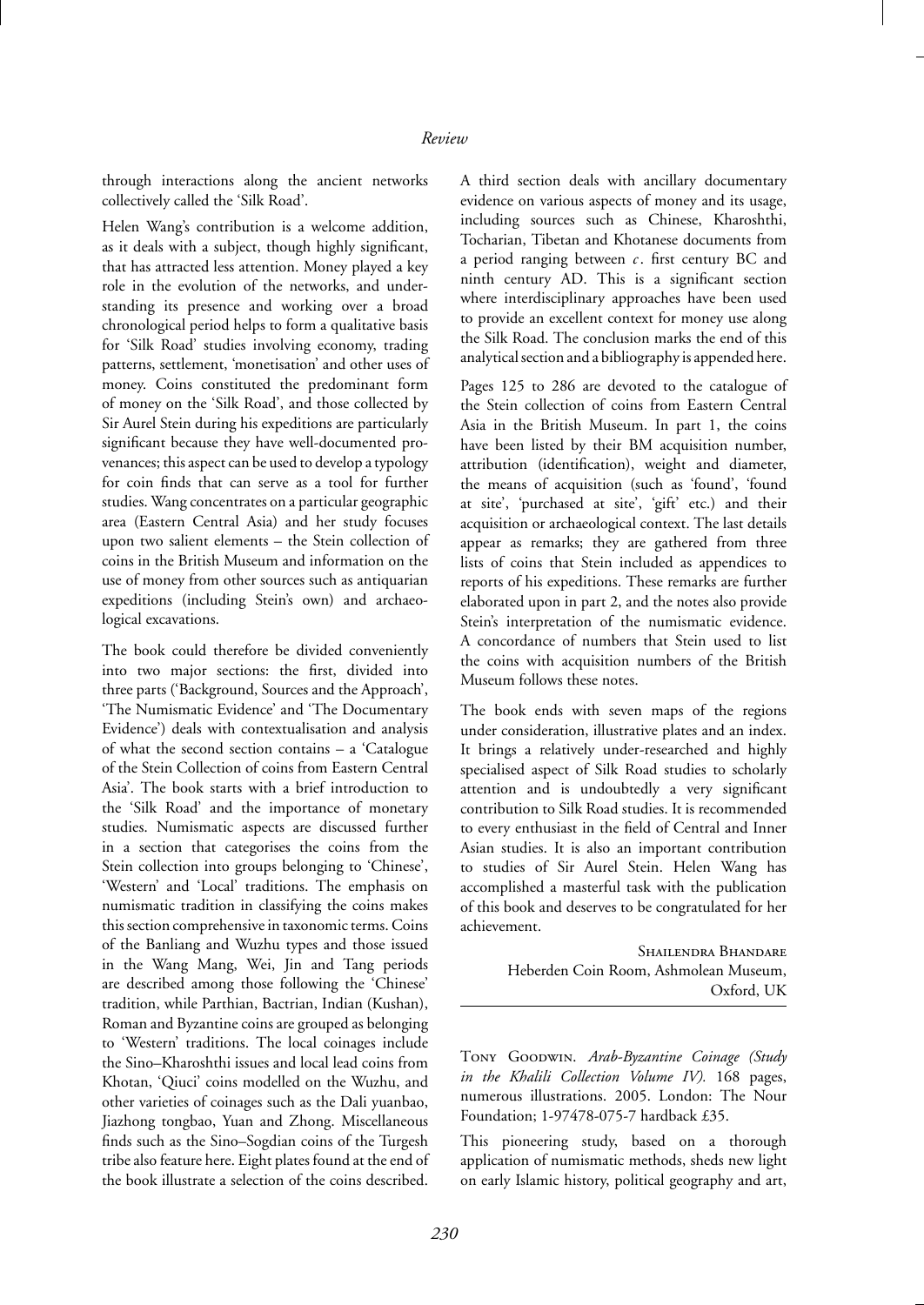where literary texts are silent. It will stimulate fruitful discussions on early Islamic iconography within the history of Islamic art.

Tony Goodwin begins with a summary of the state of research on early copper coins and coinages for Bilad al-Sham and the Diyar Mudar (Greater Syria and western Jazira) during the first five decades of Islamic rule before the decisive coinage reforms in 77-78 AH/AD 696-7. The body of the study consists of three in-depth studies of coinages from Ba'labakk, Iliya (Jerusalem) and Yubna (Yavneh), and two brief ones of Ludd (Lod) and of a group of Palestinian pseudo-Byzantine coins. The studies are based on an unprecedented number of coins in each case: Ba'labakk (87 coins), Iliya (45 coins) and Yubna (172 coins).



For the crucial period that saw the rise of the Arab–Islamic state from AD 622 to the end of the seventh century, almost all early literary sources date to the late eighth and ninth century; thus they reflect the later prevailing Islamic theology and law. Moreover, according to present knowledge, very little information within the rising Islamic theology and in particular its religious symbols seems to be firm and established in the first century of Islam. Coins therefore represent, excepting a few other non-literary documents, the only contemporary and continuous source for the study of the formation of the Islamic state and civilisation.

Explanations of methods and analyses, such as flan-preparation, style, die-comparison, analysis of overstrikings, countermarks and hoard evidence are provided. One critical remark is appropriate in this respect: the mode and the median or the weight below which 90-95 per cent of all measured weights fall, are more meaningful for the search of an unknown intended weight standard than the average weight applied here. The overview establishes a practical terminology, reflecting current knowledge: the first phase corresponds to imports of Byzantine coppers up to *c*. AD 658; the second refers to imitations

of these coins without meaningful legends, called pseudo-Byzantine coins, dated to *c*. AD 650-670; the third phase consists of Umayyad Imperial Image coins depicting a Byzantine emperor, but now with meaningful administrative legends either in Greek or in Arabic; and the fourth comprises coins with the Standing Figure/Caliph used until the introduction of epigraphic coin types by Abd al-Malik in the year 77 AH/AD 696. The accepted view is that this fourth phase started in Bilad al-Sham in 74 AH/AD 693-4 together with the introduction of similar dated gold coins. Goodwin challenges this view, with far reaching implications: an Islamic iconography might have been applied in the Jund Filastin prior to this date in the second half of the 680s.

The analysis of the early production of Ba'labakk is based on a comparison of dies of about 1000 specimens of Umayyad Imperial Image coins. The most interesting result concerns mint organisation in the military district of Damascus, to which Ba'labakk belonged. After operating independently, a kind of cooperation between mints can be observed. Either the mint of Ba'labakk was closed down and the coins for Ba'labakk were produced in Damascus or – and this possibility is not discussed – only the die production in Ba'labakk ceased and dies were cut in Damascus and sent to Ba'labakk. The mints in Damascus and Ba'labakk were again operating independently in the period of the Standing Caliph.

For the mints of Iliya and Yubna, Goodwin argues that the production of an Islamic iconography – that of the Standing Figure copper types – seems to have begun prior to 74 AH/AD 693-4. This date is believed to be that of the introduction of the Standing Caliph/Symbol on Steps type. Two arguments are brought into play. First, the type from Iliya, Yubna and Ludd is different, its reverse shows the minuscule 'm', usually typical of the Umayyad Imperial Image coppers. The Standing Figure on the obverse is similar, but in some features distinct from the Standing Caliph type. Secondly, and this is Goodwin's main argument, one Yubna coin of this series shares the same reverse die with an Imperial Image coin; thus the Yubna Standing Figure type started when the Umayyad Imperial Image types were current (p. 109). The same is proposed for Iliya and Ludd.

It is crucial for this interpretation to establish whether the local Standing Figure/m emission of Iliya, Yubna and Ludd is contemporary with the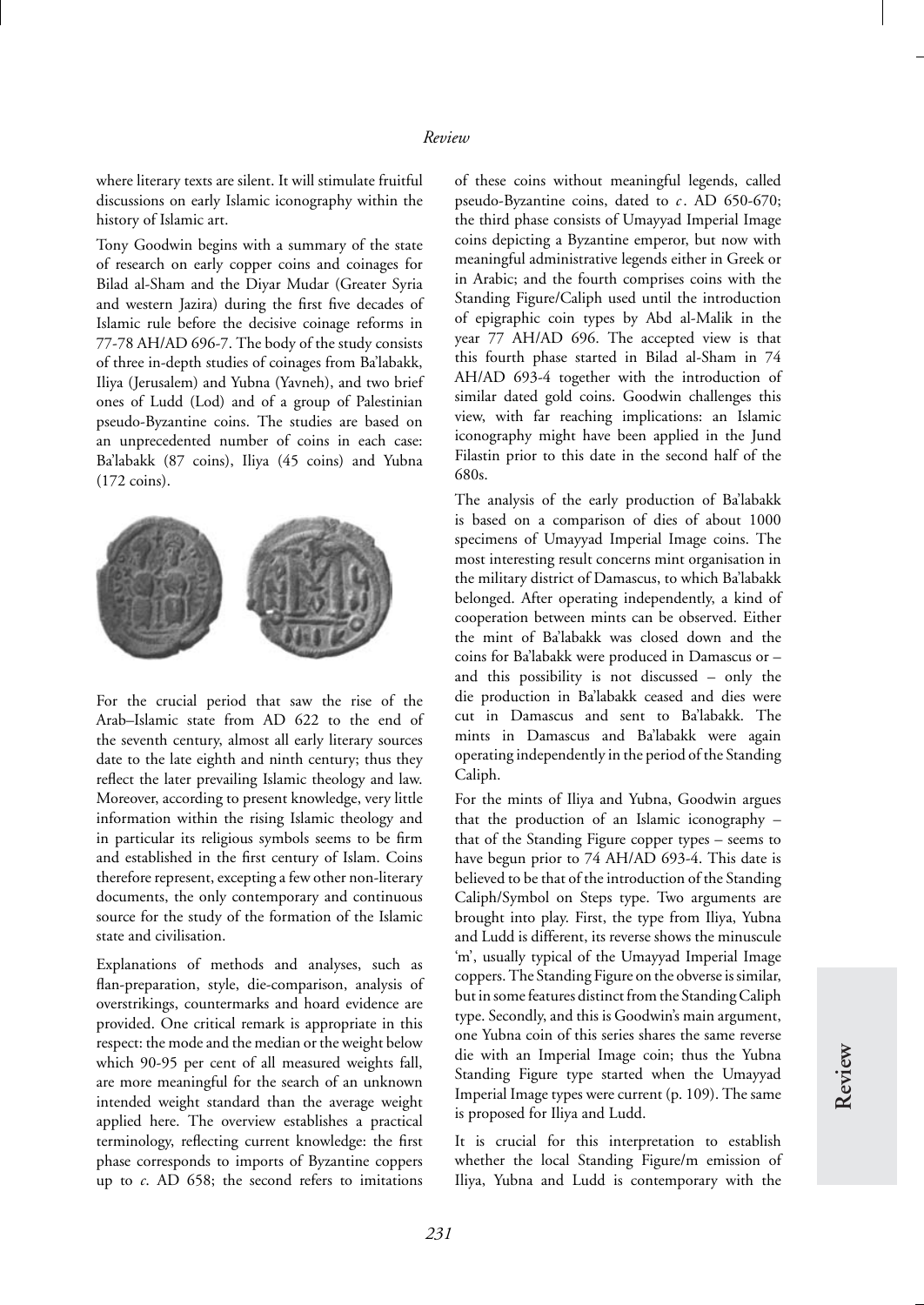Standing Caliph/Symbol on Steps type of all other mints or whether the Standing Figure/m type precedes it. Goodwin argues convincingly that the striking of the Standing Figure/m type may have started after AD 685 and before 74 AH/AD 693-4. Yet he also believes that the two types of standing images are contemporary (p. 93), as the Standing Caliph/Symbol on Steps type was never minted in the three named cities. But the possibility that only one of the types antedates the year 74 AH/AD 693-4 should not be dismissed lightly. Finally, the Standing Figure/m type might have continued to be struck after 74 AH/AD 693-4.

Who is represented on the Iliya/Yubna/Ludd type? The figure is accompanied by the inscription 'Muhammad is the messenger of God (*Muhammad rasul Allah*)'. In the Yubna series, the Standing Figure wears a halo on some dies, which in late Roman iconography indicates divinity. Considering the possibility of an image of Muhammad (p. 93, 110), Goodwin decides cautiously for a variation of the Standing Caliph type, which he believes to be contemporary. However, a reading of coin iconography and accompanying inscription in the late Roman, Byzantine and Sasanian tradition would suggest the first possibility. But this contradicts later Islamic theology as we know it from the eighth century onwards. In any case, it is a period of experimentation with new symbols and forms of state and religion. We know that Jerusalem was a particular centre for that, as the somewhat later Dome of the Rock in Jerusalem (AD 691-2) proves (p. 149). It should also be considered that in AD 692 the emperor Justinian II introduced the image of Christ accompanied by an invocation of Christ on Byzantine gold coinage. A different interpretation as to who is represented by the Standing Figure would be strengthened, if the Iliya, Yubna and Ludd type preceded the Standing Caliph/Symbol on Steps type.

Yubna was hitherto regarded as a minor mint, because of the scarcity of surviving coins as well as the unsophisticated flan preparation and striking. The study revealed an unexpectedly high number of 47 obverse and 42 reverse dies for the Iliya/Yubna/Ludd type in a group of only 172 coins, quite within the range of the contemporary Umayyad Imperial Image coinage from the much more important city of Ba'labakk (48 obverse, 49 reverse). Goodwin explains – with necessary caution – such an extended coin production in a secondary city as possibly the result of military unrest in the wake of the Zubayrid rebellion and suspected military activity in Yubna during the 680s (p. 148), a conflict which, according to the author, might also bring about the transfer of the mint of Ba'labakk to Damascus.

Stefan Heidemann Institut für Sprachen und Kulturen des Vorderen Orients, Friedrich-Schiller-Universitat Jena, ¨ Germany

BRUCE ROUTLEDGE. *Moab in the Iron Age: hegemony*, *polity, archaeology*. xvii+312 pages, 35 figures, 6 tables. 2004. Philadelphia (PA): University of Pennsylvania Press; 0-8122-3801-X hardback \$55 & £36.

When Moses went up from the plains of Moab to Mount Nebo, he knew he would never enter the Promised Land. However, as Deuteronomy 34:1-10



relates, he had already selected Joshua to lead the tribes on the final leg of their journey. It was enough for Moses to look out across the Jordan and view the rich tapestry of awaiting territory from Dan in the north to Beersheva in the south. Like Joshua, Bruce Routledge leads the reader from the

traditional confines of historical (biblical) archaeology in one area of the Holy Land, to the most current lofty heights of hard-core theoretical archaeology. The geographic focus of Routledge's study is the territory immediately east of the Dead Sea in modern Jordan, a mostly semi-arid and arid region known since the Iron Age  $(c. 1200-500$  BC) as Moab, containing isolated pockets of relatively wellwatered Mediterranean land suitable for rain-fed dry farming. Moab was a very important player – perhaps the most important of the contemporary Transjordan polities (Ammon, Moab and Edom) – that interacted with the emerging Israelite and Judean states west of the Jordan River. With some of the most important extra-biblical inscriptional evidence from a neighbouring polity, the archaeology of Moab provides an important benchmark for testing both historical and anthropological models of the past. For, it is during the Iron Age that the first historical state level societies emerged in the southern Levant (today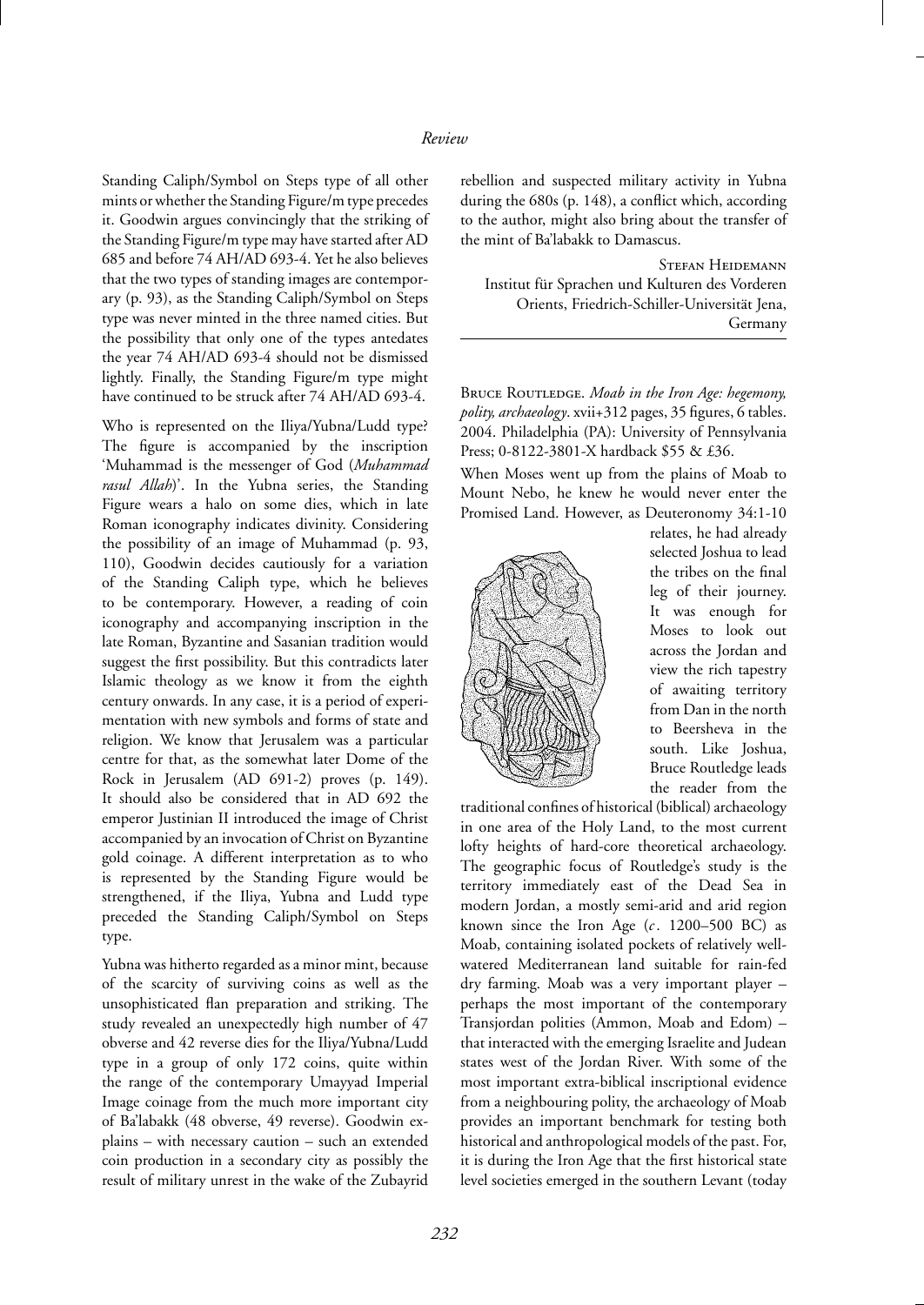Jordan, Israel, the Palestinian territories, southern Syria and Lebanon and the Sinai Peninsula).

Routledge's wish is to communicate with two specific audiences: on the one hand, those specialists interested in historical 'Moab', the 'Iron Age' and the southern Levant, and on the other those scholars whose eyes light up when they hear words like 'hegemony', 'polity', 'Hegel' and 'Nietzsche'. In other words, Routledge's broad aims are: 1) to apply some of the most contemporary developments in postprocessual archaeology to the archaeological record of the southern Levant; 2) to utilise (providing his own translations) ancient textual data from the region pertinent to the Iron Age; and 3) to arrive at new and insightful anthropological models concerning Iron Age state formation. The question is whether Bruce Routledge achieves this with a stunning victory like Joshua's victories in Canaan, as portrayed in the Book of Joshua; in this scenario, Routledge would vanquish all preceding explanatory models for the rise of the Moabite kingdom. Or are Routledge's achievements in the archaeology of secondary state formation a more subtle victory, like the description of Joshua and the Israelites in the Book of Judges where many of the Canaanites (or processual archaeologists) are left in peace to coexist with the newcomers?

*Moab in the Iron Age* is bursting with good ideas, excellent summaries of the existing scholarly literature, and new insights on important textual data. However, many of Routledge's ideas are clouded by his adoption of post-modern rhetoric. While reading the book, I found myself asking just how necessary it was for the author to use heavy jargon to convey ideas about the nuances of power negotiation in ancient societies that existed on the periphery of the great empires of the first millennium BC? Just how in debt is Routledge to the ideas of Nietzsche or Gramsci to explain what really happened in Iron Age Moab? What really gives shelf-life to a book concerning archaeology are the data on which models are built. That is why Levantine archaeologists today continue to cite the works of Sir Flinders Petrie. Theories come and go; data has staying power. This book may in fact be the best regional synthesis of Iron Age Moab to date. However, more archaeological data from Moab might have been synthesised and published to bolster the models presented by Routledge. Mapping settlement patterns showing the ranking of sites by size and archaeological period would have helped to demonstrate the nuances in power relations on the ground during the late second–first millennia BC that

are at the heart of Routledge's study. This criticism should not deflect from the fact that anyone doing Iron Age archaeology in Jordan will have to read this book.

Rather than a heavy-handed post-processual victory 'creaming' earlier processualist explanatory models for the rise of the Transjordanian Iron Age complex societies, Routledge's achievement is more nuanced. One of the reasons for this is that the application of anthropological models to help explain secondary state formation in Iron Age Jordan (and the southern Levant as a whole) is still in its infancy. In the early 1990s Axel Knauf and then LaBianca & Younker (1995) were amongst the first to suggest the centrality of 'tribalism' in the formation of the Transjordanian Iron Age states. More recently, Bienkowski & van der Veen (2001) fleshed out, for late Iron Age Edom, many of the elements of tribal social relations that may have promoted increases in social complexity. While Routledge argues against such social evolutionary approaches, the jury is still out as to the utility of 'tribal' or what most anthropological archaeologists today would feel more comfortable referring to as 'segmentary society' models of social organisation. When Routledge admirably presents his new translation of the unique ninth century BC Mesha Inscription or 'Moabite Stone' discovered in Transjordan in 1868 and deconstructs it, he relies heavily on the notion of social segmentation that lies at the root of 'tribal' societies. It seems that, in spite of the nuanced environmental differences between the regions of Moab, Ammon and Edom, it is impossible for researchers to ignore the power of social segmentation in these semi-arid and arid lands.

Routledge argues persuasively against slapping social evolutionary models of band-tribe-chiefdom-state on to the archaeological data (something that the processual archaeologists noted above do not, in fact, do) and for the utility of taking an historical contextual approach to Iron Age state formation which parses out some of the unique local variables that shaped social power. Thus, Routledge has in fact brought the Iron Age archaeology of Jordan's Moab region into the Promised Land of global anthropological anthropology. However, like in the Book of Judges, Routledge's theoretical model will have to coexist with a wide range of competing paradigms concerning the nature of secondary state formation including 'tribal states' (La Bianca & Younker 1995; Levy 2004) 'patrimonial states' (Schloen 2001), 'ethnic states' (Joffe 2002) and others. That said, Bruce Routledge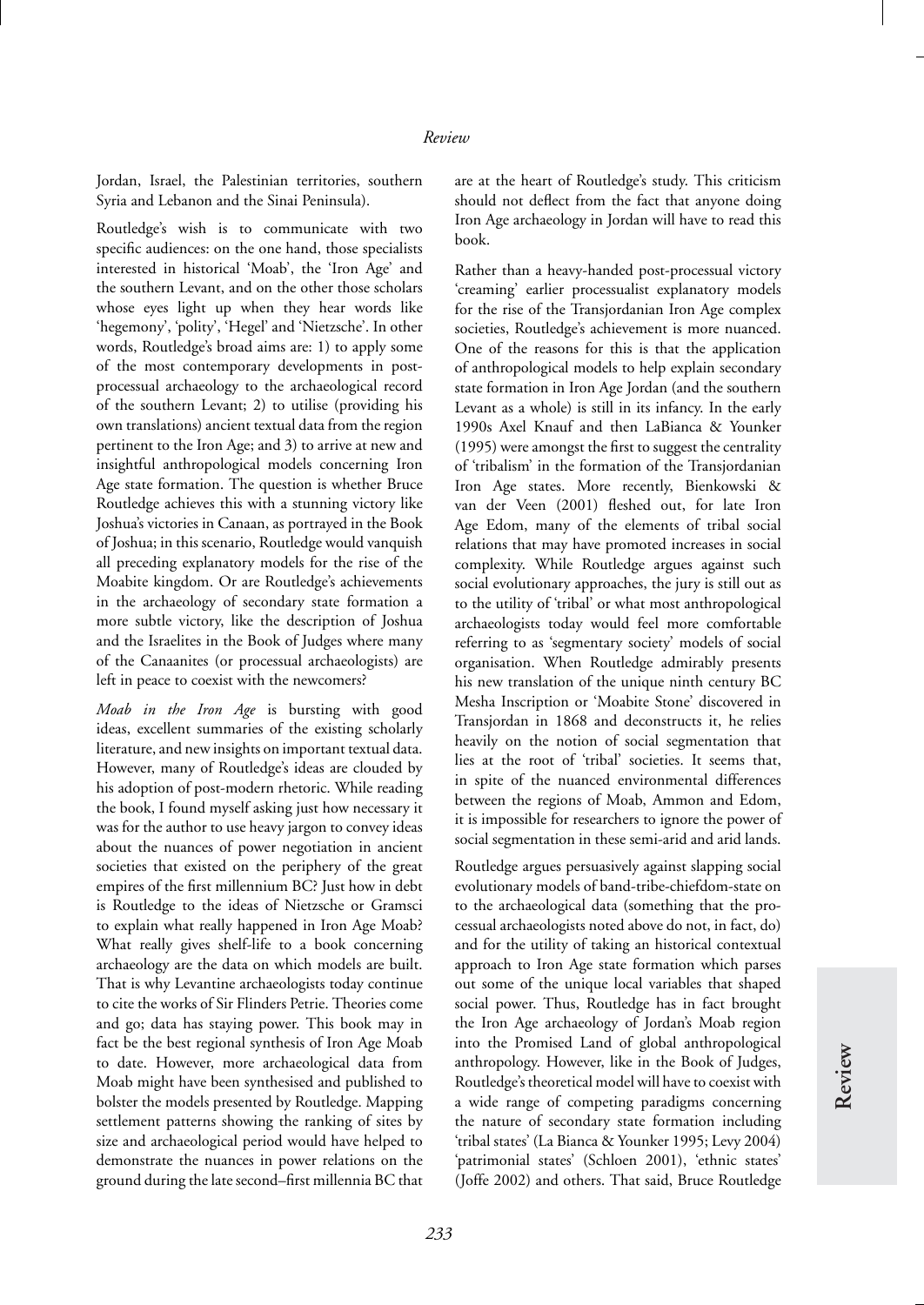is to be congratulated for producing a book that speaks to both local Levantine archaeologists as well as those scholars on the world scene interested in archaeological theory.

# **References**

- Bienkowski, P. & E. van der Veen. 2001. Tribes, trade, and towns: a new framework for the late Iron Age in southern Jordan and the Negev. *Bulletin of the American Schools of Oriental Research* 323: 21-47.
- JOFFE, A.H. 2002. The Rise of secondary states in the Iron Age Levant. *Journal of the Economic and Social History of the Orient* 45: 425-67.
- LaBianca, O.S. & R.W. Younker. 1995. The kingdoms of Ammon, Moab and Edom: the archaeology of society in Late Bronze/Iron Age Transjordan (*c*. 1400-500 BCE), in T.E. Levy (ed.) *The archaeology of society in the Holy Land*: 399-415. Leicester: Leicester University Press.
- Levy, T.E. 2004. Some theoretical issues concerning the rise of the Edomite kingdom – searching for 'Pre-Modern Identities', in F. al-Khraysheh (ed.) *Studies in the history and archaeology of Jordan*, vol. VIII: 63-89. Amman: Department of Antiquities of Jordan.
- Schloen, D. 2001. *The house of the father as fact and symbol: patrimonialism in Ugarit and the ancient Near East*. Winona Lake: Eisenbrauns.

Thomas E. Levy Department of Anthropology, University of California, San Diego, USA

David R. Fontijn. *Sacrificial landscapes: cultural biographies of persons, objects and 'natural' places in the Bronze Age of the southern Netherlands, c. 2300-600 BC* (Analecta Praehistorica Leidensia 33/34). xvii+392 pages, 120 figures, 59 tables. 2002. Leiden: University of Leiden Faculty of Archaeology; 90-73368-19-7 (ISSN 0169-7447) paperback €50.

The deposition of metal objects in northern Europe during the Bronze Age has attracted the interest of scholars since the birth of modern archaeology. How come that bronze objects were deposited in huge quantities in marshes, rivers and burials instead of being recycled? With this book, David Fontijn has made an important contribution to this discussion.

The first part of the book starts with a critical assessment of earlier attempts to deal with the problem of bronze deposition in northern Europe. One way of approaching the problem is to regard the



deposited objects as temporary stores that, for any number of reasons, were forgotten or unretrieved; others have interpreted the very same objects as ritual deposits, i.e. objects that were withdrawn from circulation as part of a ritual act.

Even though these two approaches are often conceived as opposites, they are – according to Fontijn – variations of a single common theme: an understanding of the bronze deposits in economic terms. Bronze objects are ascribed a prestige value by the great majority of scholars and, consequently, ritual deposition was a strategy used by an elite to reduce the amount of objects in circulation and thus maintain the prestige value of metal items. In this model, offerings are understood within an economic explanatory framework.

However, both approaches lack an understanding of why different objects were treated differently. How come that some items ended up in rivers while others were deposited in graves? Here Fontijn introduces a third approach – the notion of biography. Following the American sociologist Igor Kopytoff, he argues that different objects had different culturally desirable life-paths; that is, how an object was treated at one moment of time depended upon what had happened to the object earlier in its history.

The second part of the book is devoted to a comprehensive survey of the metal objects in northern Belgium and the southern Netherlands in the period 2300-600 BC. Emphasis is on how the objects were produced, used and deposited. The deposition pattern is summarised in tables that are easy to follow and understand. For those who want to go into details, there are several appendices that account for use traces patina and find contexts. References to further reading are also found there. These appendices are valuable to anyone with a research interest in the metal objects of Bronze Age Europe.

The third and last part of the book is a discussion of how the deposition of bronze objects is to be understood from a biographic perspective. Fontijn's analysis suggests that different objects had different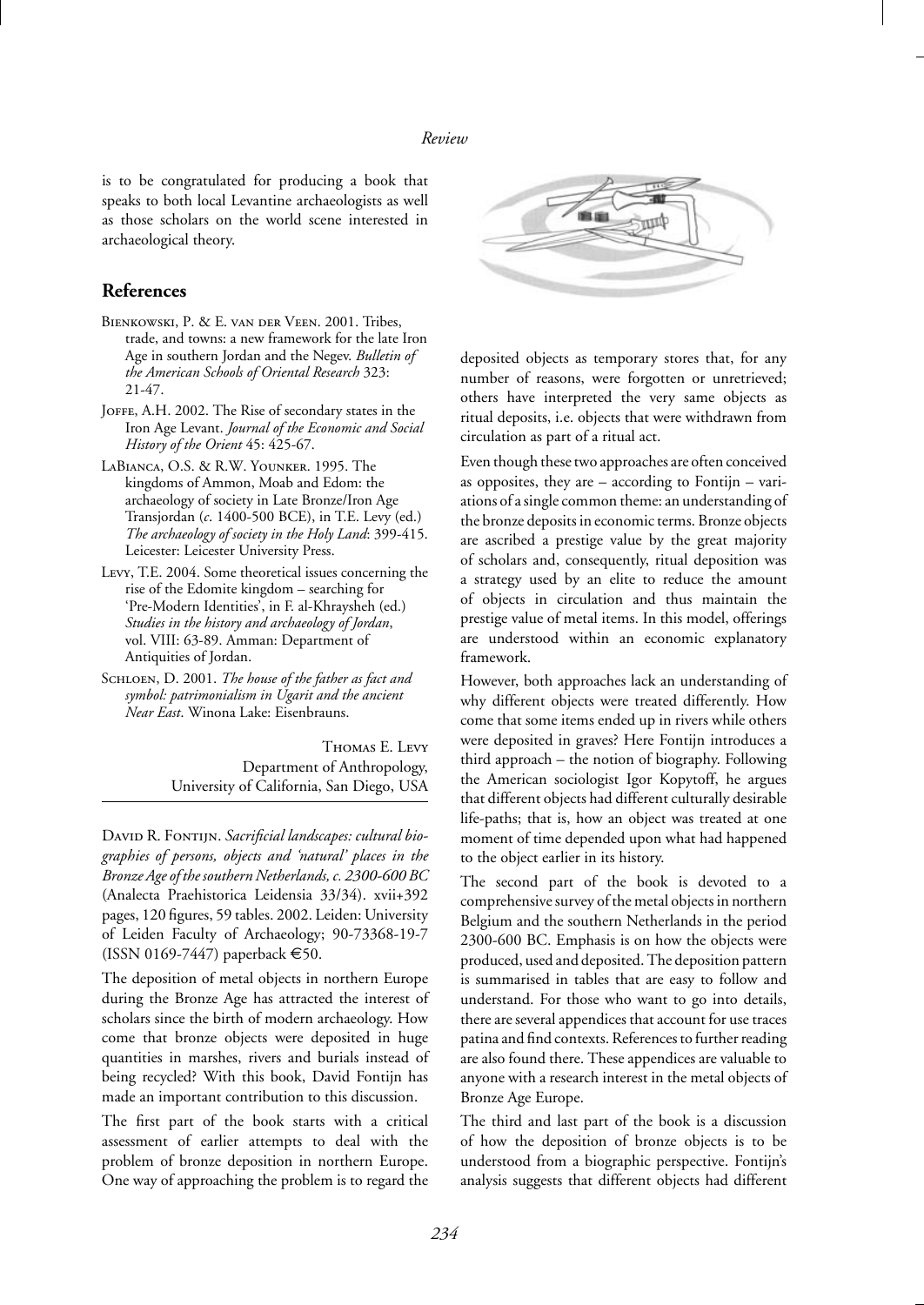life histories and were therefore treated differently. The use and function of the objects, their various symbolic meanings and their final deposition in the landscape are linked by this biographic perspective. Moreover, an object could change meaning and status during its life-course. An axe could for example start as a commodity and end up as a gift. From this viewpoint, David Fontijn challenges the traditional distinction between temporary stores and ritual deposits and successfully demonstrates the great potential of the biographic approach to generate new interpretations regarding Bronze Age deposition practice.

The book covers a range of issues, and many wellfounded interpretations are presented. Dichotomies such as personal identity represented by ornaments/ weapons and communal identity represented by axes are used. The distinction seems logical and similar interpretations have been made earlier. However, if the biographic perspective is used as a starting point, such dichotomies become problematic, since persons or objects can acquire several different identities during their life – and hence various identities can coexist in the same object.

The book discusses at great length those places in the landscape where the objects were deposited. Simplified categories are avoided and the landscape is divided into different zones. My only criticism is that a discussion of the landscape as a space perceived by living people is lacking. A discussion of the location of finds and their symbolic relations to various local landscapes could add even more substance to the understanding of deposition practice. But firm foundations have been laid for such future analysis.

In conclusion, the book combines great theoretical insights with a sophisticated understanding of the empirical evidence, thus leading to new and interesting interpretations. Its strength is that it introduces concepts that are usable by those who are not satisfied with the traditional understanding of bronze objects as primarily prestige items. I can recommend this book to anyone with an interest in the production, circulation and deposition of metal items in the Bronze Age of northern Europe.

> PETER SKOGLUND Smålands Museum, Växjö, Sweden (Email: peter.skoglund@smalandsmuseum.se)

O. BUCHSENSCHUTZ, A. BULARD, M.-B. Chardenoux & N. Ginoux (ed.). *D´ecors, images et signes de l'age du Fer europ ˆ ´een. Actes du XXVIe colloque de l'Association Fran*c¸*aise pour l'´etude de l'age du Fer, ˆ* Paris et Saint-Denis, 9-12 mai 2002 – thème spécialisé (Revue Archéologique du Centre de la France Suppl. 24). 280+i pages, 263 b&w & colour figures, 7 tables. 2003. Tours: FERACF; 2-913272-09-6 (ISSN 1159- 7151) paperback €30 +p&p.

'*It is not what you say, but the manner in which one says it which counts*'. Thus the last author in this collection of



essays on new approaches to Iron Age art provocatively quotes Flaubert. The volume, based on a conference held in May 2002 at Saint-Denis near Paris, seeks to avoid an aesthetic manner of expression and replace it with alternatives. The alternatives presented in this volume are focused towards deciphering im-

ages. Their overall aim is varied: to construct a systematic language of art by various means leading to new interpretations, to look at innovations, their development and the verbalisation of images, to define a decorative grammar, and to attempt to move from qualitative appreciation towards cultural and regional interpretation.

The first section looks at the origins and chronological development of signs. The first contribution, by Gomez de Soto, investigates the development of signs in pottery of Hallstatt Gaul. The second, by Adam, has a similar perspective but concentrates on metalwork at the transition from Hallstatt to La Tène, emphasising the Italian connection in its development. The third essay, by Delnef, addresses the intriguing theme of the depiction of vases in Iron Age art, constructing a typology of their associations and context in a pleasingly different slant on artistic representation of art within art.

At this stage, the volume moves to a more theoretical approach, towards a semiological study of abstract art. The first article in this section reinterprets what has often previously been considered mere decoration as communication, by examining transformations and developments in motifs from decorated swords found principally in France and Italy. The following paper takes a similar approach to the study of pottery, by identifying decorative motifs, looking at their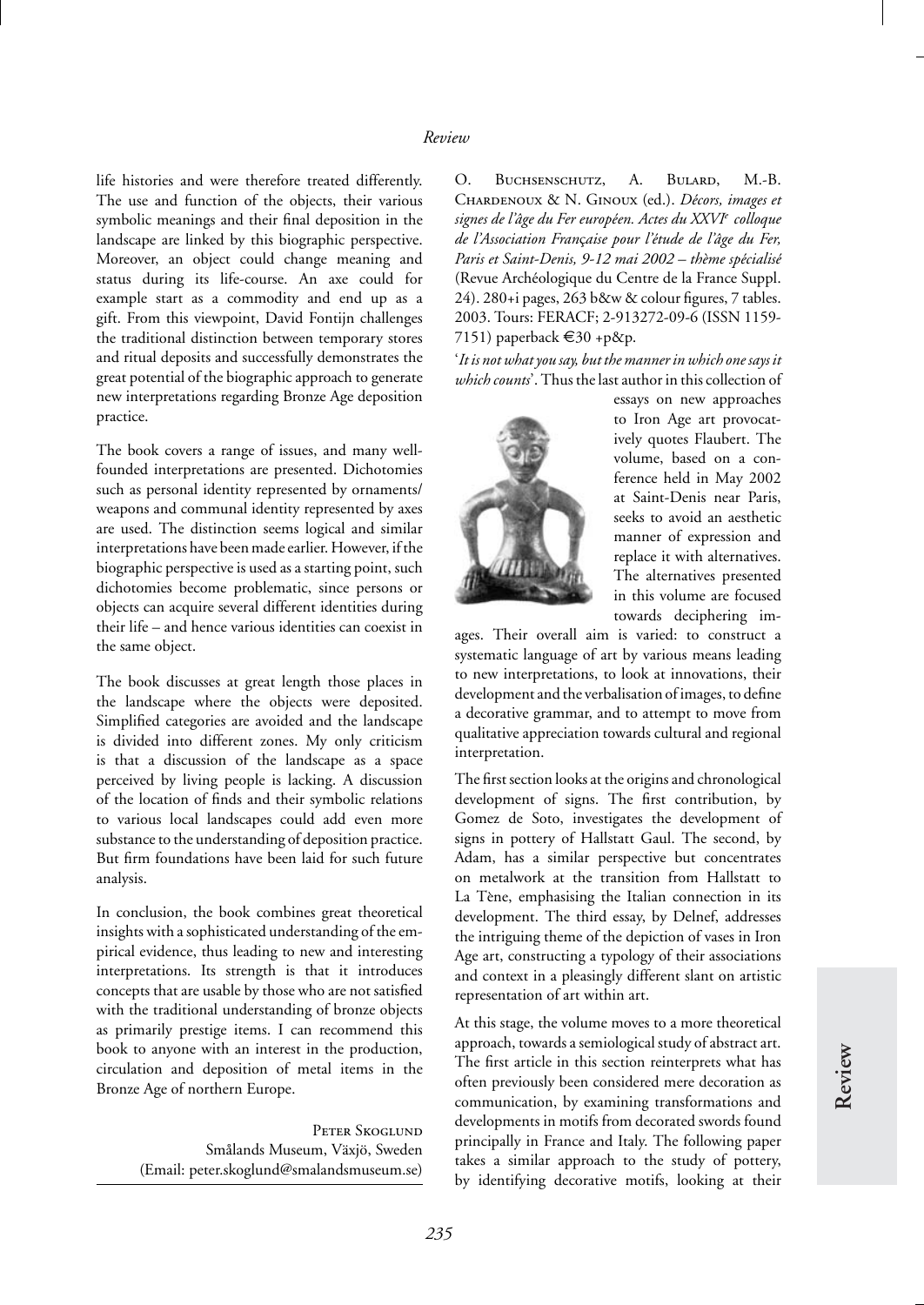combination, and following their spatial representation in the Aisne-Marne region. It is the contention of the next article that the form of vessels is not reducible to mere functionality but can also contain particular meanings, a decorative grammar developed in parallel with other materials such as wood and metal. After a further ceramic study, attention is switched to other resources – coral, coinage and metalworking – investigating the interrelationship between craftsmanship and the form of the decorated object. The greatest constraint is applied by the form of coinage, yet despite limited space, great invention and transformation of motifs can be traced through time and across geographical space. Following a regional analysis of art in Bohemia, there is an interesting technical article on how a pair of compasses was used to trace the decoration on La Tène *phalerae* in the Champagne.

The two following articles stand apart for their supra-regional interest and analysis of modes of embodiment across regional boundaries. Guillaumet, in the first article, recalling recent exhibitions in Germany, looks at the issue of cross-legged figures found from Amboise to the Glauberg and presents a catalogue of 17 finds, the essential preliminary to their interpretation, in his assessment as ancestors. The second article, by Arcelin and Rapin, considers the representation of the human form in southern Gaul, proposing a useful definition of the forms of representation – heads, warrior heroes, *orantes* – and a four-stage development which effectively covers the dimension of space (including links outside Gaul) as well as time. It is worth examining the volume simply for the way these two articles bring together old and recent information in ways that provoke new interpretations.

After two regional analyses of Brittany and the Carpathians and a more detailed examination of a La Tène cemetery from lower Austria, the volume closes with the most theoretical contribution, by Ginoux, from where the Flaubert quotation is taken. This article draws on approaches to the famous Mšecké Zahrovice head to illustrate the diversity of response to an iconic image, before proposing an interlinked analysis of language, iconology and formal analysis of art, in three stages, moving from identification to interpretation.

This volume successfully presents a range of manners of addressing interesting art-related issues. Its audience will be principally those who specialise in the Iron Age, but scholars of other periods will find much of interest in the range of approaches presented. This great range, from the study of local detail to cross-regional interpretation, from technical analysis to theoretical discussion, shows the enormous potential the Iron Age data can provide and the vibrancy of current approaches to their study.

> SIMON STODDART Department of Archaeology, University of Cambridge, UK

George Lambrick & Tim Allen. *Gravelly Guy, Stanton Harcourt, Oxfordshire: the development of a prehistoric and Romano-British community* (Thames Valley Landscape Monograph 21). xix+520 pages, 171 figures, 31 plates, 120 tables. 2004. Oxford: Oxford University School of Archaeology/Oxford Archaeology; 0-947816-66-6 hardback £34.95.

The publication of this classic rescue excavation, producing fundamentally significant evidence



for the development of one particular area of the Upper Thames Valley in southern Britain from the third millennium BC to the first millennium AD, represents a significant landmark in the study of British later prehistoric and Roman archaeology. It is an important addition to the extensive inform-

ation for Iron Age settlement in the region, building upon 30 years of excavation by Oxford Archaeology. It demonstrates how detailed archaeological work, including targeted environmental analysis, can provide a highly informative understanding of a past community and landscape. The excavation at Gravelly Guy took place during the 1980s and several interim reports have appeared since; but it is only with the publication of this substantial and excellently produced volume that it is possible to fully assess the significance of the project. The evidence for extensive organisation of the landscape and apparent continuity in the use of this land for well over a millennium is convincing and makes this report groundbreaking.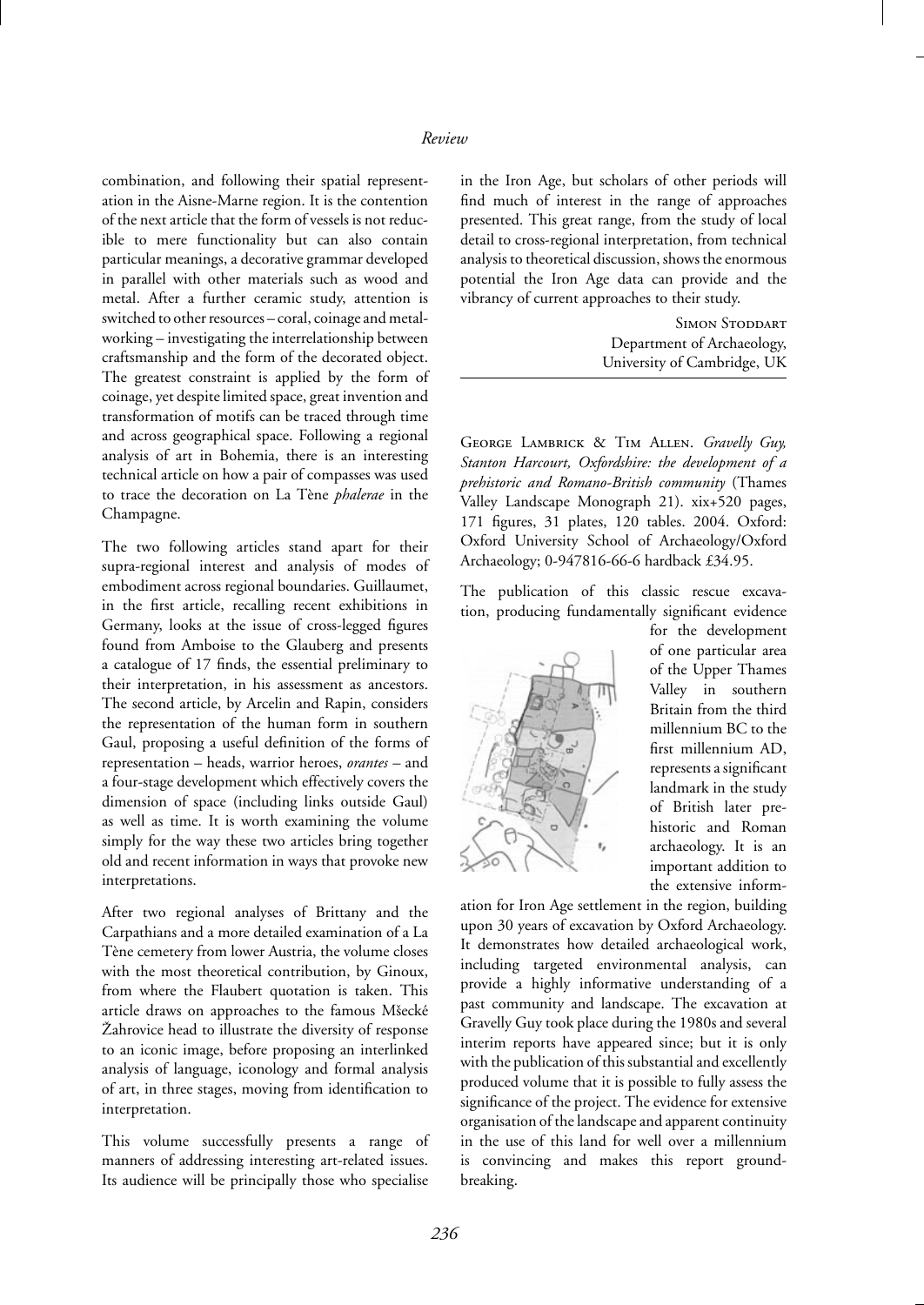The most significant aspect of this site is the dramatic evidence for the evolution of an extensive area of landscape that involves a whole series of discrete monuments and settlements over an area comparable in size to a medieval parish (p. 483). The subtitle of the volume, *The development of a prehistoric and Romano-British community*, suggests that there was an essential continuity in the organisation of this landscape from the Bronze Age to the early Roman period. While monument types change – from the ritual structures of the Neolithic and early Bronze Age to the settlements of the Iron Age – the fundamental basis of land organisation appears to have survived relatively unchanged.

The extensive complex of prehistoric and Roman monuments and sites, of which Gravelly Guy is one element, forms a territory of about one square kilometre, close to the medieval and modern village of Stanton Harcourt (Figures 12.1 and 12.2). This area is defined by streams and gravel terraces, and during the Neolithic/early Bronze Age a major henge monument, the Devil's Quoits (whose excavation has already been published), was built close to its centre. A scatter of ring-ditches, representing the remains of burial monuments, subsequently developed around the henge. A number of these Neolithic/Bronze Age monuments were excavated at Gravelly Guy and the details of these are included in this volume. During the late Bronze Age and early to middle Iron Age, these ancestral monuments were respected, as a series of at least nine small unenclosed settlements developed around the periphery of the territory. The communities in the individual settlements probably exploited a common area of pasture in the centre that incorporated the earlier monument (p. 483). This evidence is taken by the excavators to suggest that earlier prehistoric land-use rights were embedded in the later prehistoric settlement landscape (p. 491). The arable land cultivated by the individual Iron Age settlements would appear to have lain just outside the territory defined by the settlement ring and was, presumably, exploited separately by the families within each settlement.

Many of the distinct areas of Iron Age and Roman settlement of the Stanton Harcourt complex are poorly understood, some having been destroyed by gravel extraction. But the work at Gravelly Guy enabled one of the constituent sites to be interpreted in detail: its excavators argue that various features of the early/middle Iron Age settlement can be taken to represent five or six distinct households (p. 155). The report provides a summary of the structural evidence and finds from these households, including evidence for 'special deposits'. In the late Iron Age the settlement transfers across the boundary of the communal central pasture area in a remarkable manner, implying a deliberate encroachment onto the communal resource.

The careful excavation of Gravelly Guy and other sites in the neighbourhood suggests considerable continuity in organisation through time, with individual periods of change. During the late Iron Age and early Roman period, the landscape was transformed as individual settlements and their associated arable fields encroached upon the central pasture and Neolithic/Bronze Age monuments were flattened. Although this may suggest that the communal pasture was being alienated, some respect for ancestral rights to this land may have persisted (p. 492). Over a millennium and a half of continuity in the area appears to have broken down during the second or third century AD, when the settlement at Gravelly Guy was finally abandoned.

> RICHARD HINGLEY Department of Archaeology, University of Durham, UK

Nigel Jones, Mark Walters & Pat Frost. *Mountain and orefields: metal mining landscapes of mid and north-east Wales* (CBA Research Report 142). xvi+192 pages, 140 figures. 2004. York: Council for British Archaeology; 1-902771-47-8 paperback £19.95.

This volume forms the publication of a series of 1990s field surveys of metal mines and mining landscapes, in what were then the counties of Clwyd and Powys, occupying the north-east quadrant of Wales. It is well-produced, well-illustrated, welledited, and well-priced; the only technical criticism is that more use of colour (confined to the cover) might have improved the presentation and given a better 'feel' of the landscapes involved. Unlike most British 'mining history' literature, this volume is firmly archaeological in approach and illustrates the use of professional archaeological survey on mining sites; the methodology relies on EDM measured survey and aerial photography with limited building recording; the historical background is taken (with full acknowledgement) from the works of mining historians such as David Bick and George Hall. After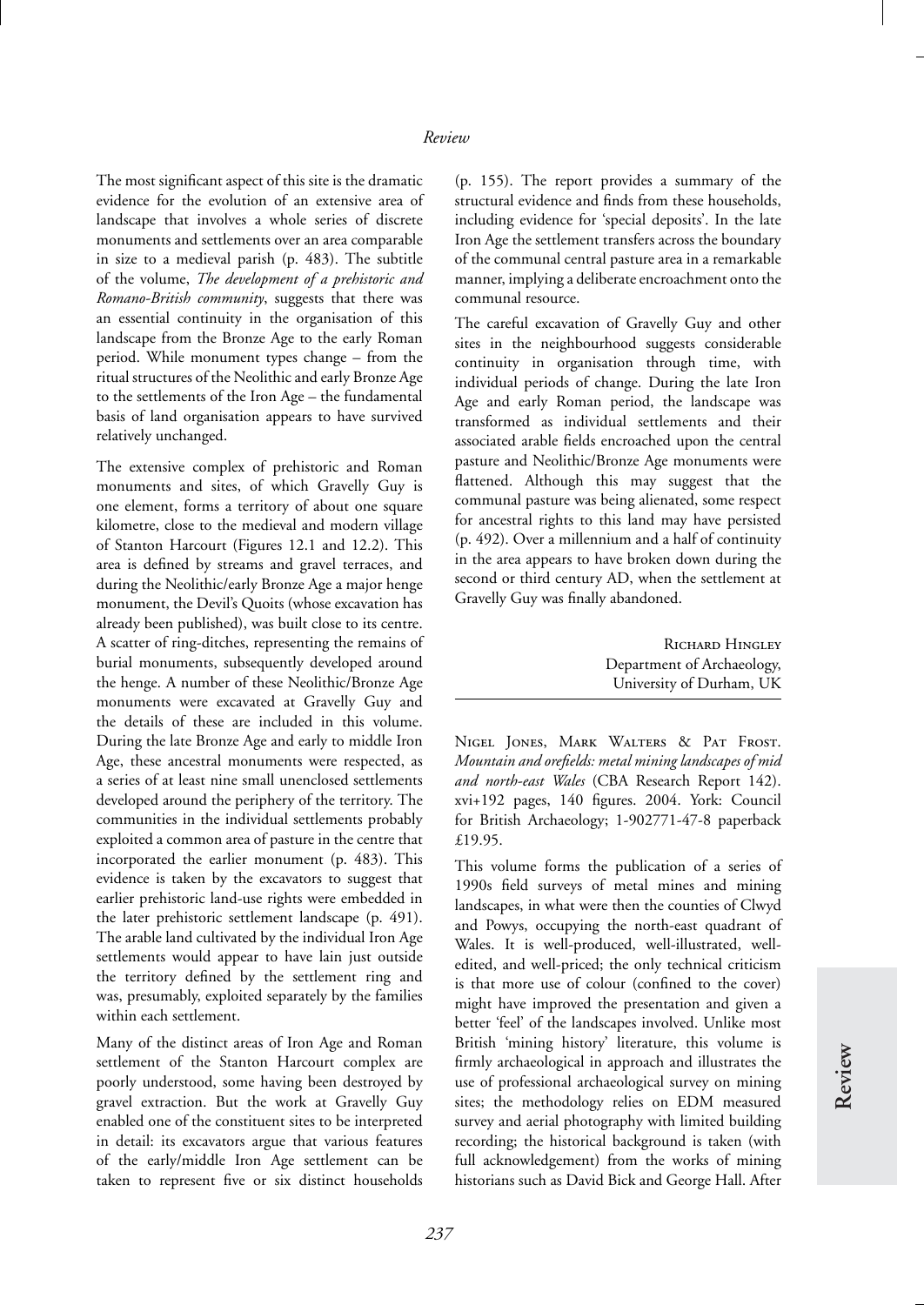a brief introduction, the volume consists of four chapters.

Chapter 1 contains geological, historical and technological background. In mid-Wales (Powys), the veins (of lead, zinc and copper ores) are hosted by crumpled Ordovician and Silurian deepsea sediments, forming virtually-unsettled uplands of heather moor and modern forestry. Although not brought out in the text, most of these mines form the eastern side of the larger mid-Wales orefield, whose remainder lies in the former county of Dyfed outside the study area. In north-east Wales (Clwyd), by contrast, the majority of mines (including all of those surveyed for the project) lie within the Flintshire/Denbighshire orefield, where veins of lead and zinc ores (not 'silver ores', at least at macroscopic level – the silver is an impurity in the lead ore, recovered by cupellation from the smelted lead) are hosted by gently-dipping carboniferous limestone, forming upland pasture with a reasonable amount of settlement. This orefield lacks surface water but lies close to the North Wales coalfield and the industry and transport of the Dee estuary, whereas most of the mid-Wales orefield has abundant surface water, but is remote from coal, transport and industry.

Chapters 2 and 3 are case-studies of individual mines in mid- and north-east Wales respectively. The mid-Wales sample includes the Bronze Age workings at Nant yr Eira, and the multi-period workings with hushing at Craig-y-Mwyn and Pen Dylife; the former in particular forms a major and dramatic site, with the water channels and hush dams used to form a massive (seventeenth century?) hushed opencast, under which later underground workings have been driven. Remaining sites are largely nineteenth-early twentieth century in date. In north-east Wales, no site evidence has yet been identified for Roman (or earlier) mining, although inscribed pigs of lead and excavation evidence for smelting sites near the orefield show that a Roman mining industry remains to be located. Many of the sites, notably Halkyn Mountain, form extensive medieval-eighteenth century earthwork landscapes of multiple small shafts and spoil tips, with horse-gin winding circles, small buildings and some ore-dressing areas, overlain to varying extents by nucleated and mechanised nineteenth-twentieth century workings. The difference between these workings and those from mid-Wales, and the similarities between northeastern Wales and English limestone orefields such as Derbyshire and the Mendips, are notable; at the same time, no evidence has been identified for the flatbuddle ore-dressing areas so common in Derbyshire, nor for the massive medieval 'mineries' (ore-dressing and smelting areas) of the Mendips.

Chapter 4, 'Managing Mining Landscapes', discusses conservation issues, albeit briefly. Mining landscapes are seen as lessons on environmental issues. A few sites in both study areas have been excavated and actively conserved, and guided trails and display boards have been put in at others. Threats from afforestation and land reclamation are seen as much reduced; the degree of later-twentieth century destruction of heritage and local distinctiveness from (in many cases) unnecessary reclamation stands out to this reviewer, and could have been more strongly emphasised.

The volume as a whole is an important contribution to the archaeology of mining. It is arguably the first widely-disseminated regional corpus from the UK (since the pioneering and invaluable surveys of the Cornwall Archaeological Unit have concentrated in more detail on smaller areas, and are little known outside Cornwall); its publication should be a wakeup call to English mining regions such as the Mendips, Derbyshire, the Yorkshire Dales and the North Pennines to do likewise – and of course to colleagues in the major Continental orefields. At the same time, it shares the weaknesses of 1990s mining archaeology, still overwhelmingly processual in its underlying interests and assumptions. The underground landscape is totally omitted, and so (virtually) is smelting. There is little comparison with other Welsh or English mining landscapes, and no broader academic discussion of issues such as Welsh and English cultural influences (a crying omission in Flintshire, where the political and cultural history is so complex), the archaeological visibility of mining law and other social and tenurial factors (as Martin Roe is demonstrating in Yorkshire, for example), or the role of mining in the broader social, settlement and agricultural archaeology of the study areas. There is still much to do!

> DAVID CRANSTONE Cranstone Consultants, Gateshead, UK (Email: cranconsult@btinternet.com)

GÉRARD CHOUQUER & FRANÇOIS FAVORY. *L'arpentage romain: histoire des textes, droit, techniques*. 491 pages, 174 figures. 2001. Paris: Errance; 2-87772-  $216 - 3 \in 42.68$ .

The *Corpus Agrimensorum Romanorum* is one of those literary by-products of the Greco-Roman world – if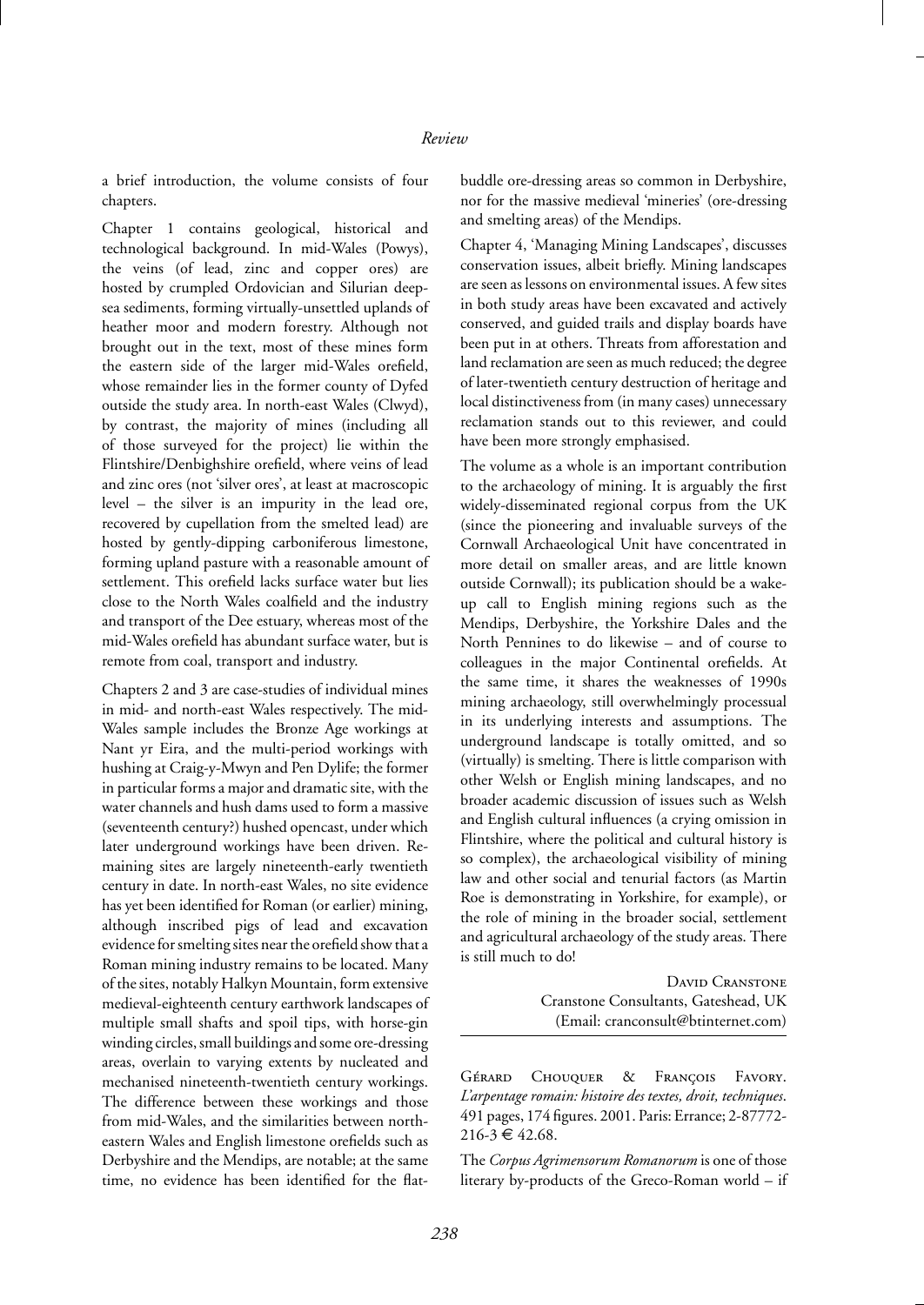

literary is the right word – which is at once fascinating and frustrating. It is a hotchpotch of technical treatises on land surveying by authors otherwise unknown (except perhaps for Frontinus), difficult to date individually and collectively, sometimes fragmentary, couched in generally

woeful Latin, and often badly corrupted textually. But it contains unique material of the highest interest, could we but tease it all out.

The oldest manuscript – the Arcerianus of the late fifth century, heavily illustrated with miniatures – is old indeed. While its general tenor was always recognisable, much of the background and the detail long remained incomprehensible. Aerial photography and inscriptions gradually clarified the picture, and Dilke (1971) was a turning-point in *Corpus* studies. In recent decades the pace of research has accelerated, and now within a single year three books have appeared on Roman surveying, too close in time for any of the authors to have consulted the others. Campbell (2000) supplies the first complete English translation of the majority of the texts, together with a commentary. Lewis (2001) discusses the instruments available to the surveyors. And Chouquer and Favory, under review here, offer an overview of the whole subject.

Theirs is in effect a handbook or a companion to the *Corpus*. They tell how, from far back in Republican days, conquered lands were divided into grids (the famous centuriation), how the plots were assigned to settlers, and all the many complexities of land tenure. They dwell on the *formae*, or maps, which resulted and discuss the most famous surviving example, the Orange cadasters. They deal with surveying instruments, though briefly; uncertainties still remain about exactly how the *groma*, much the most widely used and still the only one attested archaeologically, actually worked in practice. They explain orientation, and alignments, and the geometry which underpinned the setting-out of boundaries and the calculation of areas, though without much historical discussion of the geometrical and mathematical tradition. They examine boundary marks, the legal and administrative intricacies of maintaining accurate land registers, and the role of surveyors as arbitrators in disputes.

All this is highly useful. But perhaps Chouquer and Favory's most original contribution lies in the *raison d'ˆetre* of the *Corpus*. They discuss the identities and dates of the various authors and plausibly conclude that the collection was assembled earlier than is usually assumed. They argue that it represents the Flavian and Trajanic response to the chaos of AD 69, the Year of the Four Emperors when, especially in Italy, land was grabbed in a free-for-all and, at the same time, central and local records were destroyed. The period between about AD 70 and 120, it seems, saw a systematic attempt to reconstitute the lost archives, to return land to its rightful owners, and (no doubt most important) to restore public finances by putting the payment of land taxes back on a proper footing. Thus the main treatises in the *Corpus*, with their very different approaches, were written by specialists to meet a particular need; and not surprisingly this basic collection attracted later additions all the way down to late antiquity.

The book ends with 174 illustrations of miniatures from the manuscripts and explanatory diagrams. The appendices give a detailed listing of topics in the sources under 47 headings, a valuable glossary of no fewer than 1300 technical terms, and a list of the passages from the *Corpus* translated in the text. All three serve as an index to the treatises, but sadly, in line with French practice, there is no index to the book itself.

Land surveying and engineering surveying are not the same thing, and there is virtually nothing here on how Roman engineers laid out, for example, their roads and aqueducts. Nor should there be, for the *Corpus* is silent on these matters. Its subject, so well illuminated by Chouquer and Favory, is the work, otherwise largely unsung, of a different kind of specialist; work that was less obvious and more mundane but yet utterly essential, for it underlay the day-to-day administration of the Roman Empire.

# **References**

- Campbell, B. 2000. *The writings of the Roman land surveyors* (*Journal of Roman Studies* Monograph 9). London: Society for the Promotion of Roman **Studies**.
- Dilke, O.A.W. 1971. *The Roman land surveyors*. Newton Abbot: David & Charles.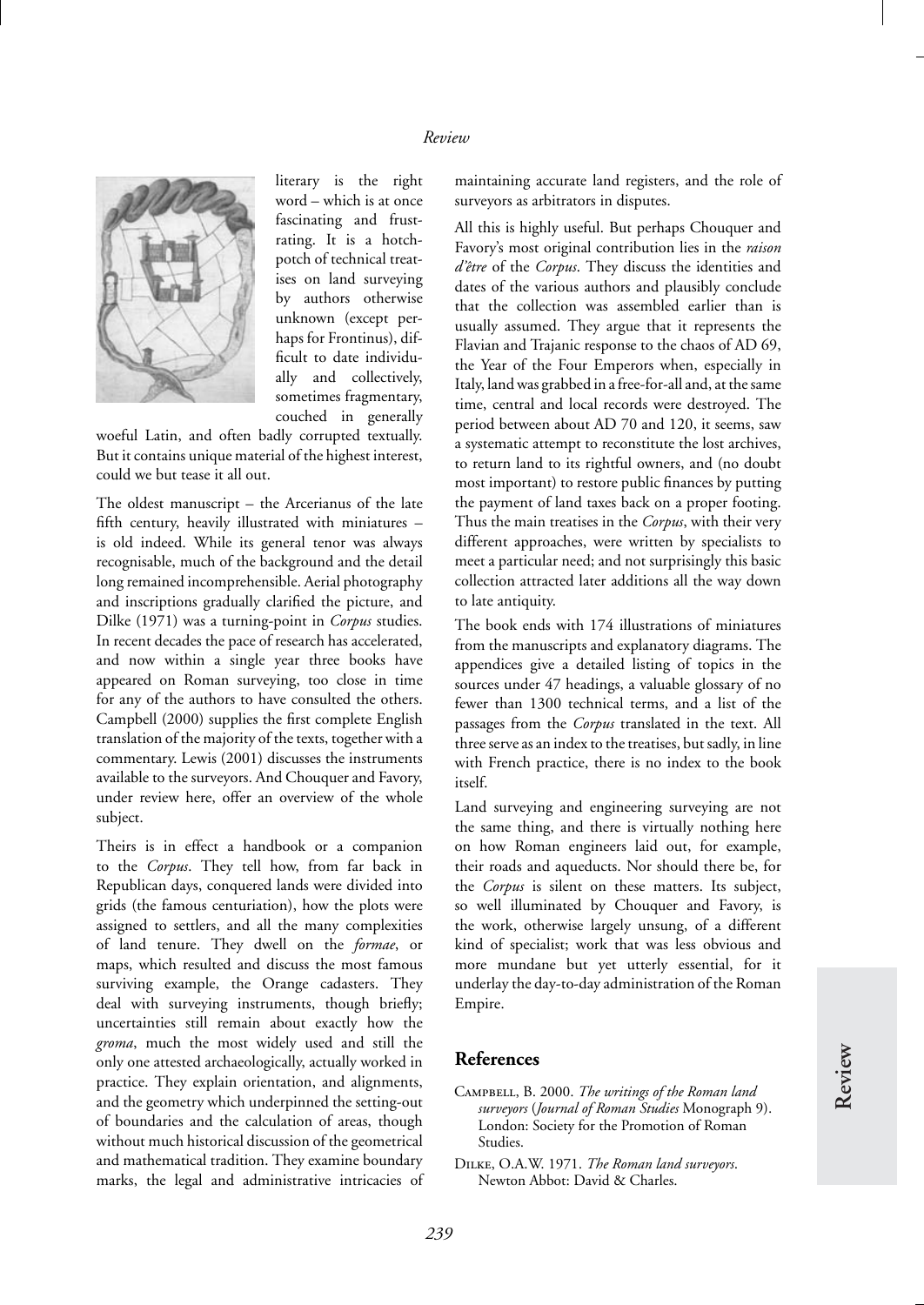Lewis, M.J.T. 2001. *Surveying instruments of Greece and Rome*. Cambridge: Cambridge University Press.

> M.J.T. Lewis Hull, UK (Email: michael@lew.karoo.co.uk)

JOANITA VROOM. After Antiquity: ceramics and society *in the Aegean from the 7th to the 20th century A.C. A case study from Boeotia, Central Greece* (Archaeological Studies Leiden University 10). 412 pages, 187 figures, 5 maps. 2003. Leiden: Faculty of Archaeology; 90- 76368-10-4 €40.00.

One important outgrowth of the proliferation of regional studies in the Aegean in the past twenty years is



an increasing interest in the medieval and early modern periods previously little explored by archaeologists and considered the more-or-less exclusive preserve of the textual or documentary historian. In keeping with their explicitly diachronic 'brief' to cover

all periods from earliest prehistory to the present, such projects experienced some difficulties in dealing with post-Roman periods. First, post-Roman ceramics have been systematically understudied in comparison to their Roman or earlier Greek equivalents (although studies by John Hayes or Haralambos Bakirtzis, for example, stand out as exceptions). Second, the emphasis on text-based history in these periods is somewhat at odds with the broadly Braudelian intellectual framework within which many regional projects in the Aegean have worked, emphasising long-term change (the *longue durée*). There was a need to combine systematic study of post-Roman ceramics from well-defined archaeological contexts with a redefinition of an approach to later periods that makes use of archaeological data in conjunction with available texts. This book, Vroom's Leiden doctoral thesis, represents her attempt to realise these goals; her aim is to use the systematic study of a body of material derived from archaeological survey to elucidate economic activity and changing cultural practices between the seventh and the twentieth centuries in Boeotia, central Greece.

The book pursues this dual goal in five parts. Part I introduces the problems of studying post-

Roman ceramics and summarises prior research and the current state of our knowledge. In chapter 1, the author proposes a periodisation spanning the third to the twentieth centuries that reflects meaningful changes in ceramic technology and style, rather than historical events (Table 1.1, p. 28). Chapter 2 charts the history of the study of post-Roman ceramics in the Aegean, with a summary of classifications by previous scholars in an appendix. An overview of the major sources of material published or currently under study, Chapter 3, is a particularly useful source for information about what post-Roman material has been studied and where.

In Part II, the longest section of the book, we move onto the Boeotian case study. Vroom first outlines the context in which the ceramics under study were collected, namely the Boeotia Project, directed by John Bintliff and Anthony Snodgrass. The project had collected about 12 000 pieces of post-Roman ceramics from a total of 74 sites within the survey region (Table 5.1, p. 88). From these, Vroom identified 2779 diagnostic fragments, from a sub-set of 30 sites (Table 5.2, p. 88), ranging in size from 'small' (9), through 'medium' (14) to 'large' (7) (using the Boeotia project's size criteria, unfortunately not made explicit here). Twenty-two of these sites had multi-period occupation; twenty had been sampled intensively, ten selectively (by 'grab sample'). The next three chapters take us from a catalogue of the collected material from the 30 sites, through a detailed presentation of the 48 ceramic types (or 'wares', in Vroom's terminology; Table 6.1, p. 136), to a concluding summary charting the changes in the ceramic repertoire in the region over the period under study.

Parts III and IV bring us to a level of analysis that seeks to use the ceramic data to explore broader questions. In Chapters 8-10 Vroom draws on models for the relationship between ceramic assemblages proposed by Hugo Blake and Clive Orton in the 1970s and 1980s, ultimately situated within a Wallersteinian World-Systems framework, to sketch the economic environment in which ceramics were produced, distributed and consumed within Boeotia and beyond. There is enough material here for a book in itself and so the treatment appears somewhat superficial. Chapters 11 and 12 are more successful because they are focused more closely on consumption practices ('dining habits'), first in the Late Roman and Byzantine, then in the Ottoman and early Modern periods. Vroom draws on iconographic and textual evidence to suggest shifts in styles of dining, which she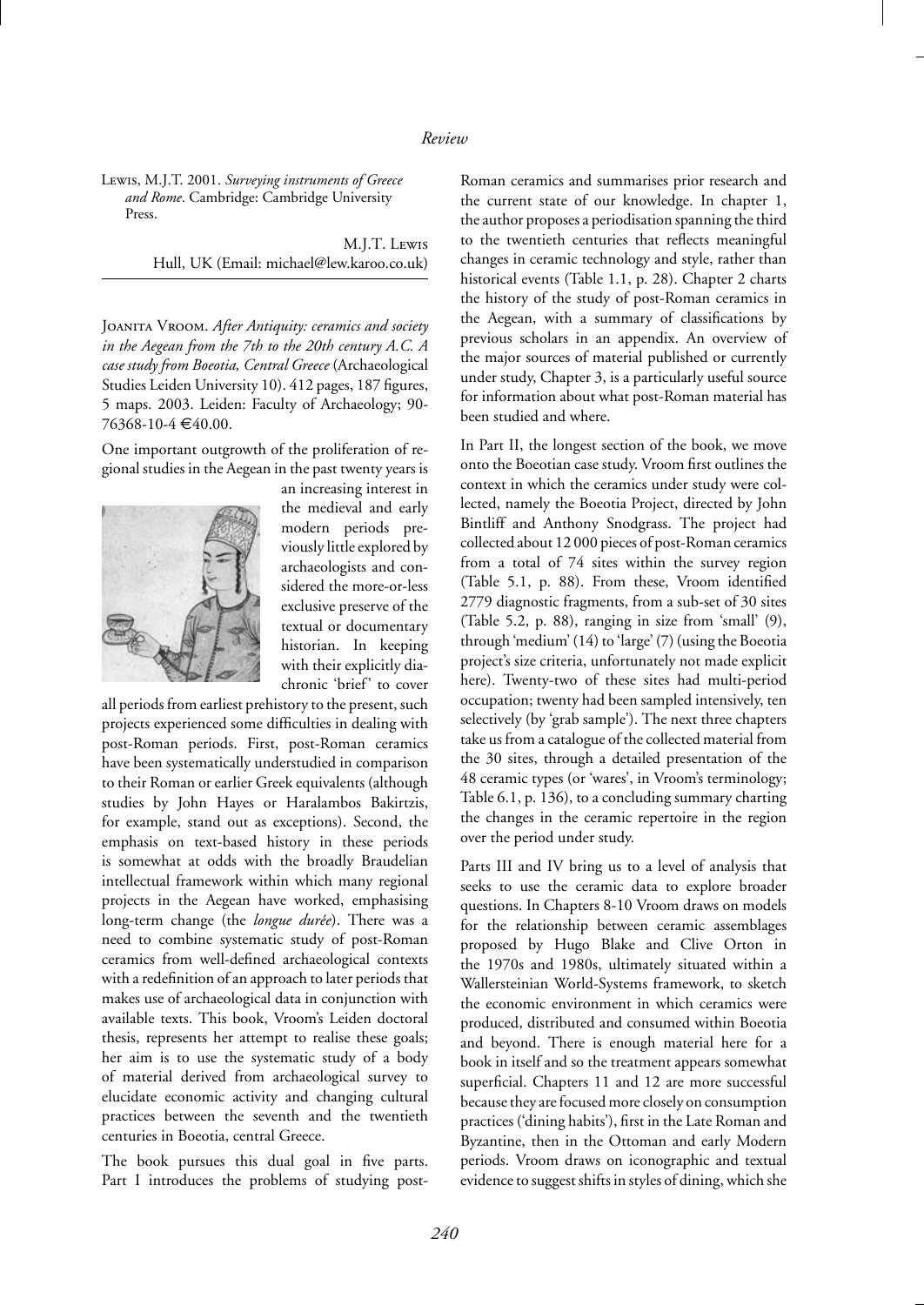then links to the material from Boeotia. She detects macro-scale shifts from communal (Late Roman – Byzantine) to individual or small-group (Late Byzantine/Frankish) dining, proposing a mixture from the sixteenth century onwards of 'Eastern' and 'Western' styles. At a more detailed level, the appearance, albeit in very small numbers, of the coffee cup and the tobacco pipe reflect important, culturally charged, innovations within Ottoman society.

Part V concludes with Vroom's 'integrated perspective', an excellent summary of the overall arguments. A five-page summary in modern Greek is a welcome addition.

There is an element of evangelistic enthusiasm in Vroom's writing that is not undeserved. To the best of my knowledge, this is the first study of its kind in the Aegean to be published. Vroom acknowledges that many of her specific proposals might be modified in future, but she has certainly defined, by her example, a profitable approach to the study of medieval and early modern Greece, while also presenting a significant body of material.

John Bennet Department of Archaeology, University of Sheffield, UK (Email: d.j.bennet@sheffield.ac.uk)

Mogens Bencard, Aino Kann Rasmussen & Helge Brinch Madsen. *Ribe excavations 1970-76, Volume 5* (Jutland Archaeological Society Publication 46). 287 pages, 185 b&w & colour illustrations, tables. 2004. Moesgård: Jutland Archaeological Society; 87-88415-25-2 hardback DKr.248.

Excavations in the southern Jutlandic town of Ribe hold a special significance for the history of Scandinavian urbanism. The tree-ring date of



AD 704/10 for a timber-lined well associated with the first planned structures indicates an exceptionally early planned market place. Extrapolating perhaps a little too far, some commentators have taken this

as evidence for the existence of a unified Danish state from the early eighth century. It has also been suggested that if the development of international trading sites is a defining feature of Viking activity then Ribe provides further evidence that the start of the Danish Viking Age needs revising to a century earlier than its traditional AD 800 kick-off.

Much discussion of the urban sequence in Ribe has been based on interim reports of Stig Jensen's 1990- 1991 Post Office excavations. These have not yet been fully published, although all the excavations from 1984 onwards – 23 sites in all – are being published by Jensen's collaborator, Claus Feveile; the first two volumes are expected in 2005-2006. However, major excavations also took place from 1970 to 1976, under Jensen's predecessor as Director of Ribe Museum, Mogens Bencard. These have gradually been brought to full publication in a series of volumes of which this is the fifth. With the exception of a catalogue of the still outstanding 2000 items of glass and, we are informed, analysis of a '*large amount of (calcified) dog turds*' (p. 16), the present volume completes the task of publishing the work of the 1970s.

The stratigraphic sequence was published in Volume 4; this volume mops up the key outstanding reports on the eighth- and ninth-century finds, notably the bronze, silver and lead artefacts (Karen Høilund Nielsen), the ironwork (Patrick Ottaway), the smithing debris (Helge Brinch Madsen), and the pottery (Hans Jørgen Madsen). Ribe is important for its bead manufacturing evidence, and although the report on the beads is still awaited (to the obvious frustration of the editors), Torben Sode has contributed an important discussion of the glass bead making technology. There is also a commentary by Marie Stoklund on the runic inscription found on a skull fragment, dated to the 720s – surely one of the earliest examples of Danish literacy – and a report by Flemming Rieck on an early anchor from Sct. Nicolaigaide, compared to other early anchors. The volume begins with a contribution on the dating of a bronze casting workshop which is important for two reasons: first that it demonstrates that oval brooches were being cast in Ribe before AD 720, i.e. thirty years before their earliest dating in Scandinavian graves, and second that the recovery of Frisian style keys in the earliest levels shows that Frisian craftsmen and merchants were active in Ribe from the beginning. Was Ribe really founded by an unnamed early Jutish king, as is generally held, or was it the result of a consortium of Frisian merchants? Finally,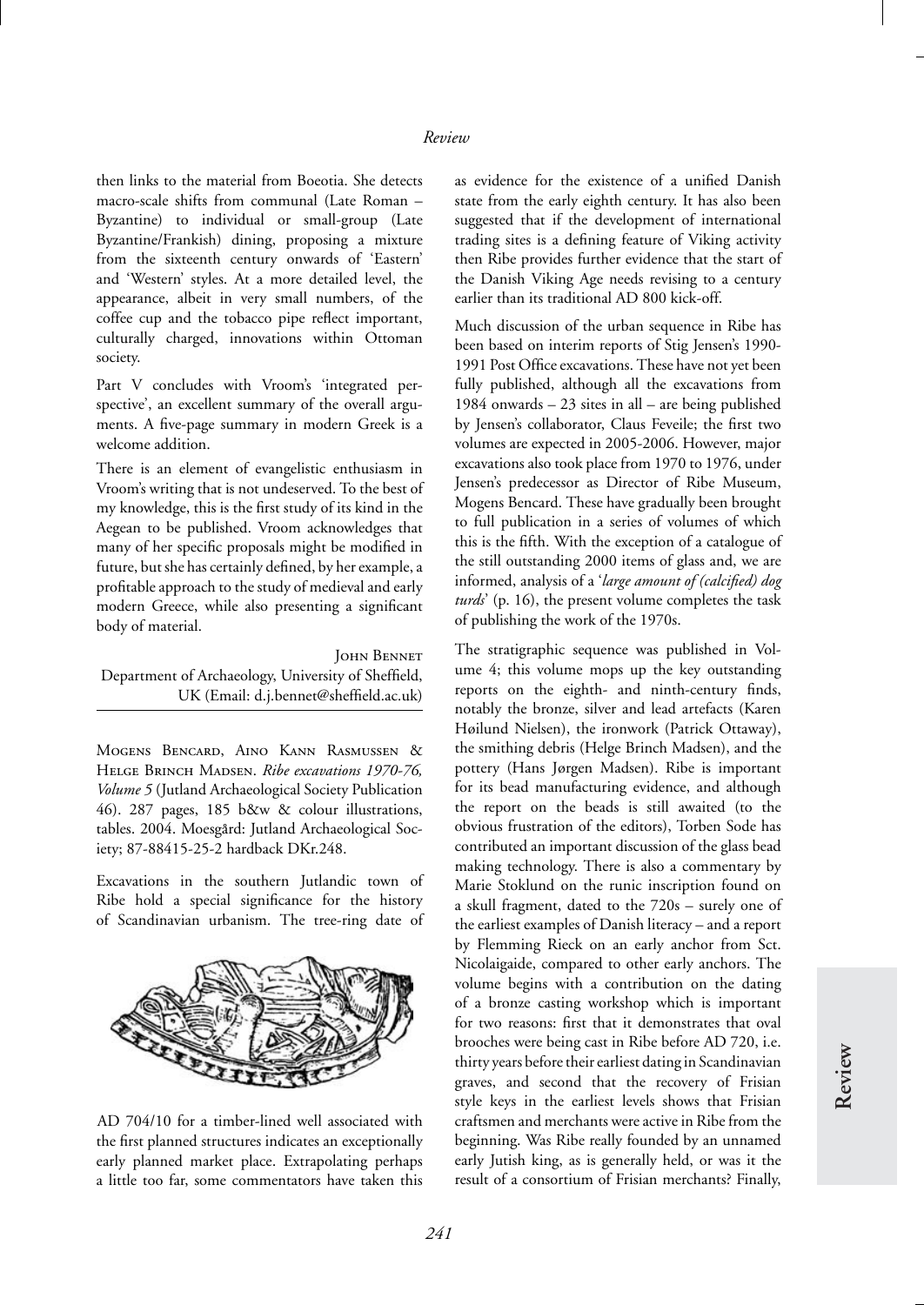the volume is completed by short reports on the few human remains, wooden objects and clay daub. Given the absence of any definable buildings from the excavation, the presence of daub from houses is important evidence for permanent timber structures.

The finds catalogues will provide important sources of comparison for all early medieval finds specialists, although several of the reports were submitted in the 1990s, and have not been updated since. This raises some interesting questions on how we publish urban archaeology, particularly when interim statements have already entered the secondary literature. Although a fascicule approach has its own problems, it is unfortunate that authors – and readers – have had to wait up to fifteen years from completion of their research before these primary data can be accessed.

For Viking scholars, however, it is probably the introduction by Bencard that holds most interest. In discussing the historiography of Ribe, Bencard does not hide his frustration that Danish writers have largely ignored Ribe Volume 4 (published 1990), preferring instead to cite Jensen's 1991 popular volume; his harshest words are reserved for Jensen himself who, in a 1998 report '*found room for all his own publications until 1991, but not even a reference to the volumes of Ribe Excavations 1970- 76* ' (p. 8). For the student of archaeological politics this is an extraordinary case of 'battle by excavation report', although it is a charge to which – since his tragic death in 1998 – Stig Jensen is unable to respond. Nonetheless, after a detailed and valuable concordance between Jensen's phasing of the Post Office site, and his own phasing of the 1970-6 excavations, Bencard is able to conclude that he is in agreement with Feveile and Jensen's final dating. Each site goes through an identical build-up of layers, demonstrating that there was a similar sequence across the town. The earliest horizon on both sites is a layer of blown or drifting sand, no longer seen as deliberately deposited as once believed. The first ditch systems and workshops are then established in the period 704-722, securing an essential place for Ribe in the history of European medieval urbanism.

Julian D. Richards Department of Archaeology, University of York, UK

Gary Lock. *Using computers in archaeology: towards virtual pasts*. xv+300 pages, 58 figures, 1 table. 2003. London: Routledge; 0-415-16620-9 hardback, 0- 415-16770-1 paperback.

Harrison Eiteljorg II, Kate Fernie, Jeremy Huggett & Damian Robinson. *CAD: a guide to good practice* (Archaeology Data Service). vii+103 pages, 22 figures, 11 tables. 2003. Oxford: Oxbow; 1- 900188-72-4 paperback £12.

Computers are, for better or for worse, now central to many tasks in interpretative archaeology and archaeological management. Edited volumes on the subject are relatively numerous, often concentrating on the application of a particular technology to archaeology, but, with the exception of Richards & Ryan's *Data*



*Processing in Archaeology*(1985), now substantially out-of-date, computational archaeology has not been served by a comprehensive textbook. As such, Lock's *Using computers in archaeology* will be welcome equally by those who wish to (or have to) use computer methods in their archaeological tasks, and by those who teach computational methods as part

of archaeology courses. It is particularly welcome given the author's reputation as one of the foremost proponents of computational approaches to archaeology and his considerable contribution to maintaining connection between theoretical and practical aspects of this sub-discipline.

The book is non-technical and explanatory in nature, never resorting to unnecessary jargon and usually placing the technology within a broad theoretical and practical archaeological context. It prioritises archaeological tasks as the subject matter, with the appropriate technologies discussed within those chapters. After an introduction to Archaeology and Computers, placing the adoption of computer methods by archaeologists in some historical context, the volume is divided into a further seven chapters dealing with Survey and Prospection, Excavation and Computers, Post excavation, Geographic Information Systems, Cultural Resource Management, Communicating Archaeology and Virtual Futures.